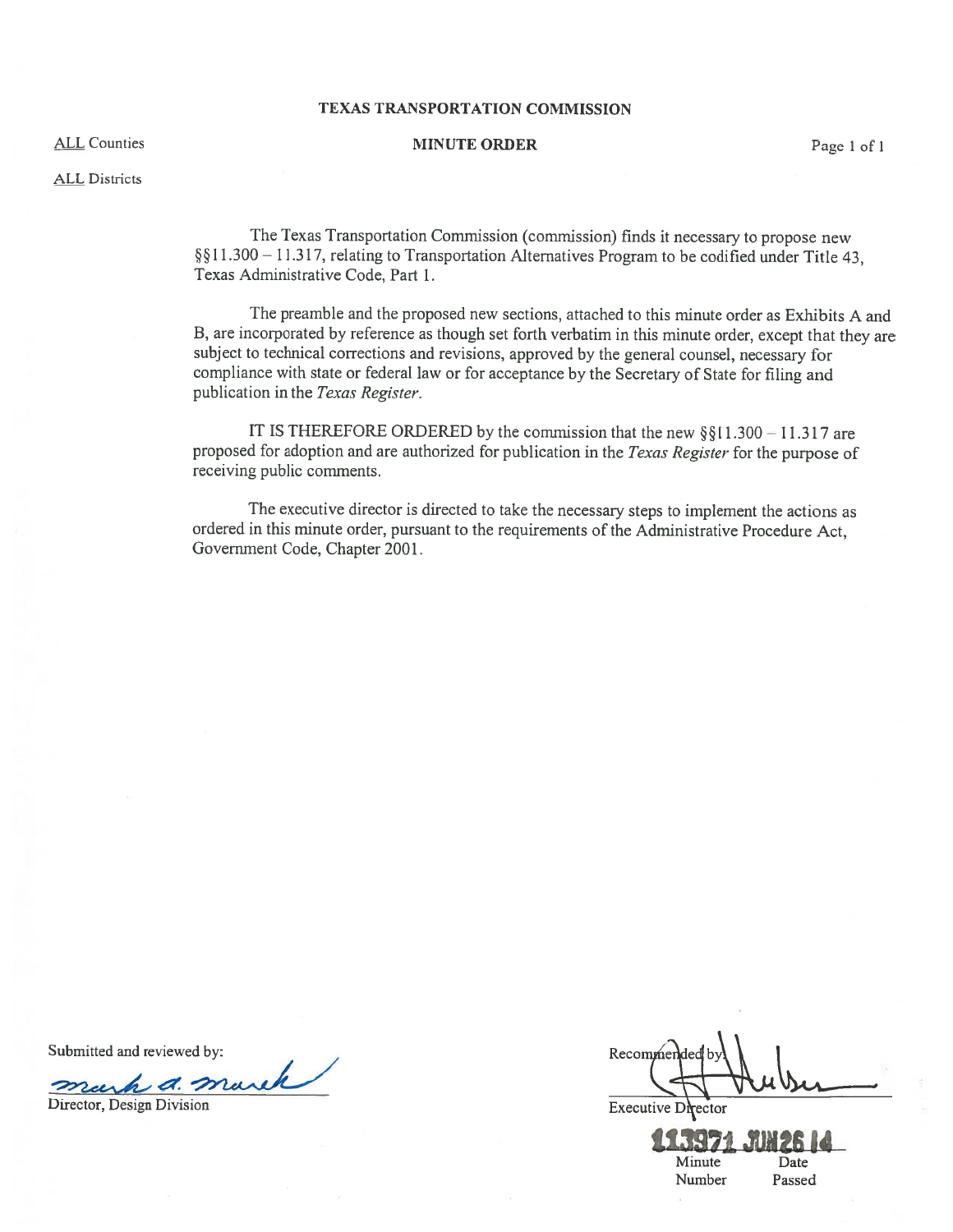| $\mathbf{1}$ | Proposed Preamble                                                            |
|--------------|------------------------------------------------------------------------------|
| 2            | The Texas Department of Transportation (department) proposes new             |
| 3            | §§11.300 - 11.317 concerning the Transportation Alternatives                 |
| 4            | Program.                                                                     |
| 5            |                                                                              |
| 6            | EXPLANATION OF PROPOSED NEW SECTIONS                                         |
| 7            | The Transportation Alternatives Program (TAP) was created by the             |
| 8            | Moving Ahead for Progress in the 21 <sup>st</sup> Century Act (also known as |
| 9            | MAP-21). The TAP provides federal funding for a variety of                   |
| $10 \,$      | alternative transportation projects, many of which were                      |
| 11           | previously eligible for funding under separate programs.<br>The              |
| 12           | TAP is contained in 23 U.S. C. §213.                                         |
| 13           |                                                                              |
| 14           | Many of the concepts contained in the new sections are carried               |
| 15           | forward from the department's administrative rules concerning                |
| 16           | the Transportation Enhancement (TE) Program, the predecessor to              |
| 17           | the TAP, and will be familiar to interested parties.                         |
| 18           |                                                                              |
| 19           | New Subchapter F is titled "Transportation Alternatives Program"             |
| 20           | to accurately reflect and conform to federal law.                            |
| 21           |                                                                              |
| 22           | New §11.300, Purpose, describes the purpose of the subchapter,               |
| 23           | which is to set out the policies and procedures for the                      |
| 24           | implementation and administration of the TAP.                                |
| 25           |                                                                              |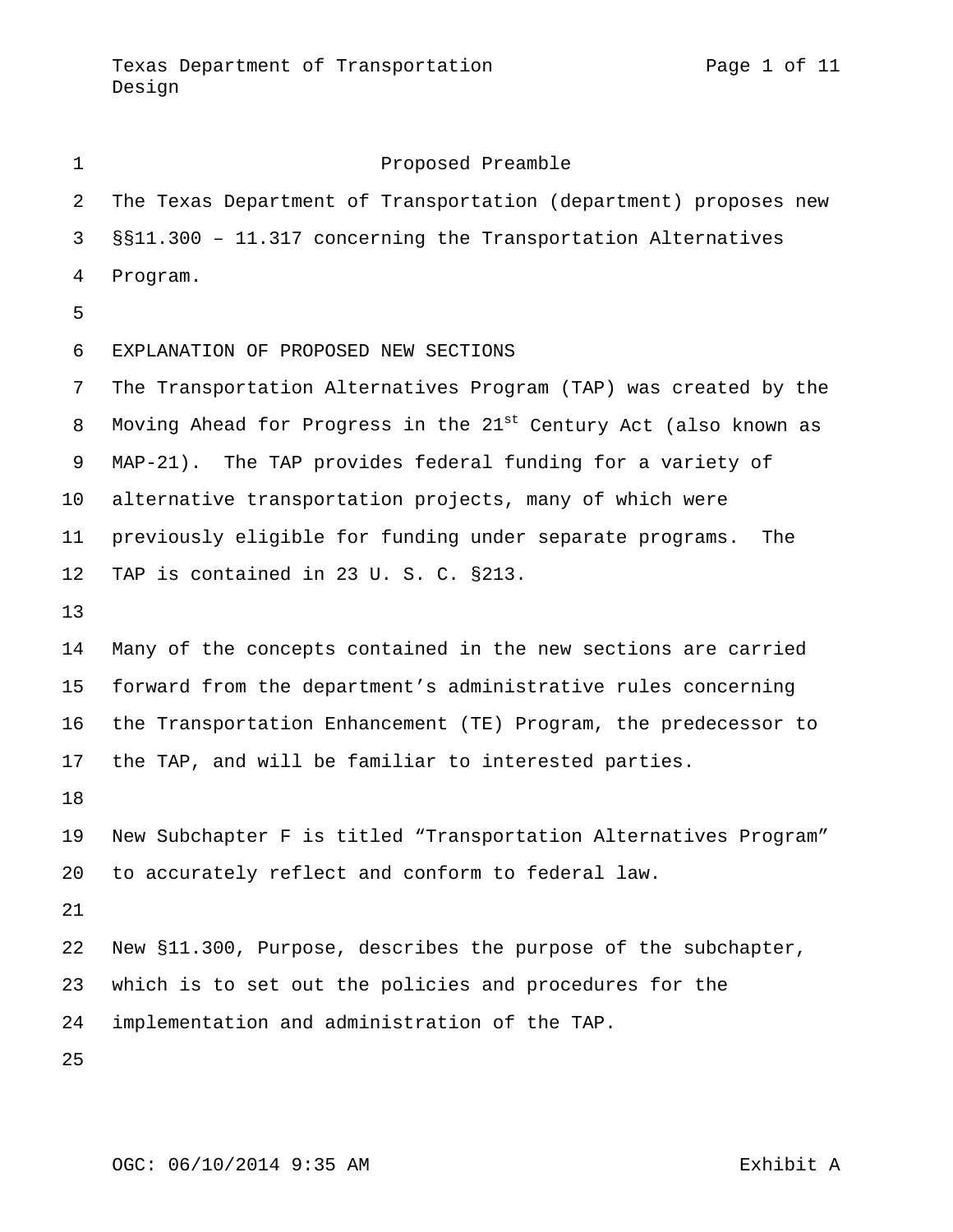New §11.301, Definitions, defines various terms used in the new subchapter, which are standard and recognizable within the transportation planning community.

 New §11.302, Program Administration, briefly describes the suballocation of TAP funds as required by federal law, and provides that each Metropolitan Planning Organization (MPO) serving an urbanized area with a population over 200,000 will implement the TAP for the award of funds in that area. The remaining TAP funds will be distributed through a competitive process administered by the department.

 New §11.303, Project Selection and Implementation by MPOs, provides general guidance for MPOs that are responsible for the review and selection of TAP projects. The department is not mandating how the MPOs will conduct the selection process; however, project selection and implementation must be conducted in accordance with applicable state and federal laws and regulations. Eligibility determinations will be made by the MPO, subject to audit by the Federal Highway Administration (FHWA). Applications for projects located within an urbanized area with a population in excess of 200,000 must be submitted during a program call administered by the MPO serving the urbanized area. Projects not selected by the MPO are not eligible for consideration during a program call administered by

# OGC: 06/10/2014 9:35 AM Exhibit A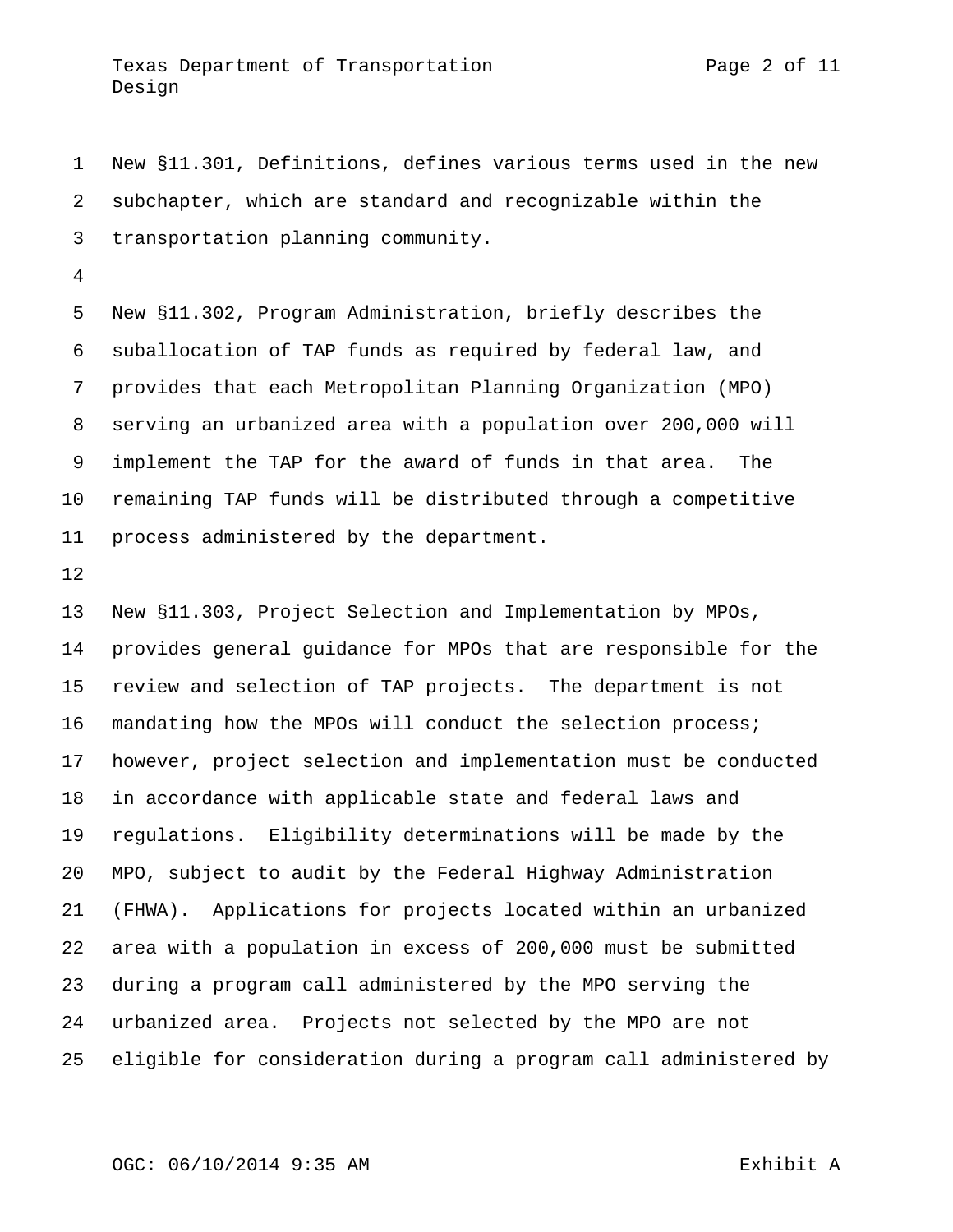the department. MPOs are required to provide the department a list of all projects submitted during a program call, specifically identifying the selected projects, and must include selected projects within their respective Transportation Improvement Programs (TIPs).

 New §11.304, Eligible Activities, describes those activities for which TAP funds may be awarded under a program call administered by the department. These activities include construction of on- road and off-road trail facilities for pedestrians, bicyclists, and other non-motorized forms of transportation; construction of infrastructure-related projects and systems to improve safe routes for non-drivers; conversion and use of abandoned railroad corridors for trails for pedestrians, bicyclists, or other non- motorized transportation users; and construction of infrastructure-related projects to improve the ability of students to bike and walk to school. Several types of activities that are defined as "transportation alternatives" under federal law will not be considered for funding under a program call administered by the department. The agency is placing an emphasis on facilities for pedestrians, bicyclists and other non-motorized forms of transportation, as well as certain types of infrastructure projects formerly eligible under the Safe Routes to School Program, in an effort to encourage the development of a safe and multimodal transportation system.

## OGC: 06/10/2014 9:35 AM exhibit A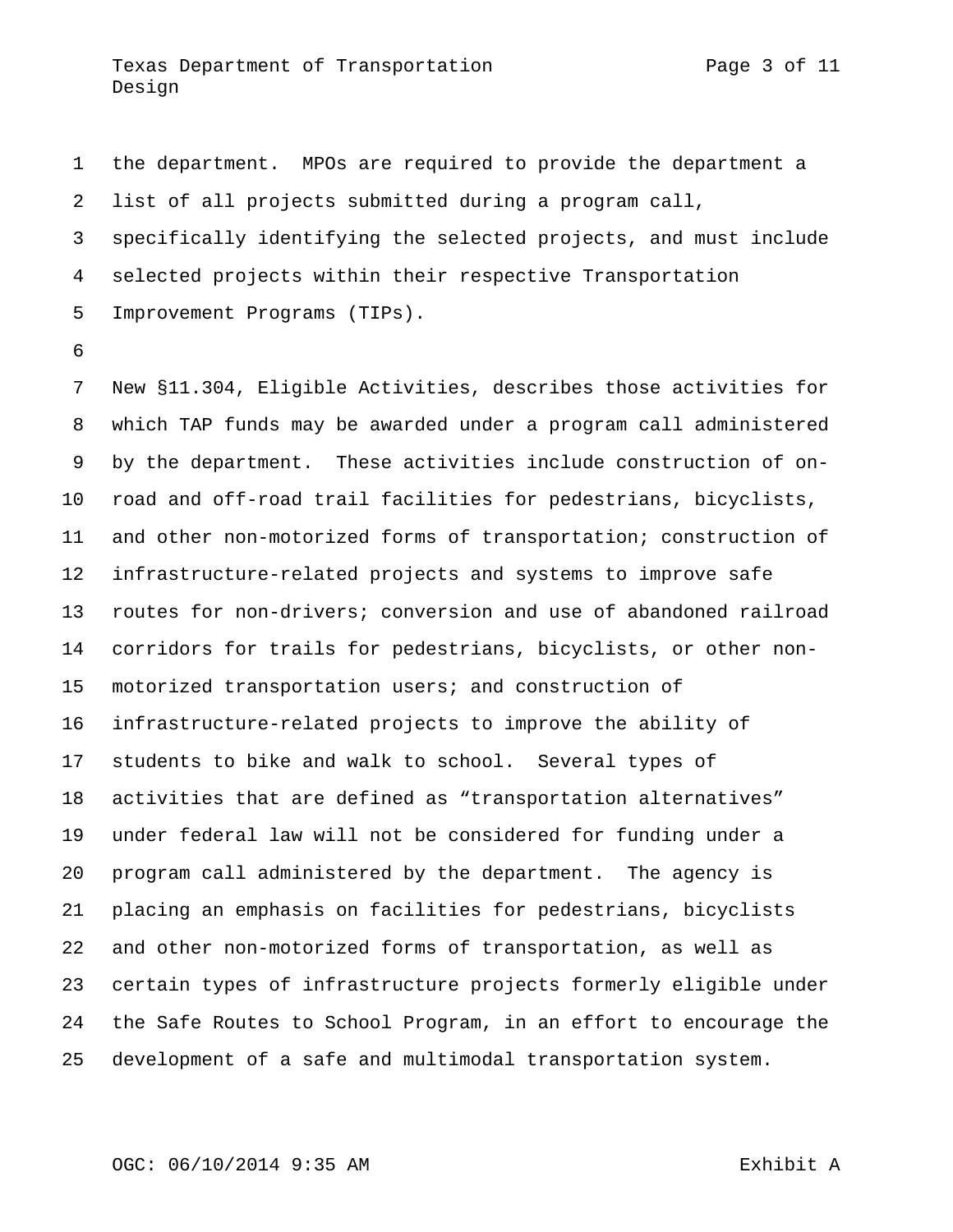Non-infrastructure activities formerly eligible under the Safe Routes to School Program remain eligible for funding from other sources. Projects requiring the acquisition of real property through eminent domain or condemnation are not eligible. Whether proposed as an independent project or an element of a larger project, the project must be limited to a logical unit of work and be constructible as an independent project.

 New §11.305, Allowable Costs, provides that the use of federal funds is limited to construction-related project expenditures and eligible project costs incurred by the department. The costs of preliminary engineering are not allowable, and expenditures for routine operation and maintenance are not reimbursable unless specifically allowed under the applicable federal program category. These limitations on allowable costs are based on the department's experience under the TE Program, where much of the funding for selected projects was ultimately expended on the planning and design phase. As a result, many projects were left with inadequate funding and could not be built as originally proposed.

 New §11.306, Local Funding Match, specifies that the local funding match will be a cash match provided by or through the project sponsor. In-kind donations will not be considered part of the local funding match due to the difficulty associated with

#### OGC: 06/10/2014 9:35 AM Exhibit A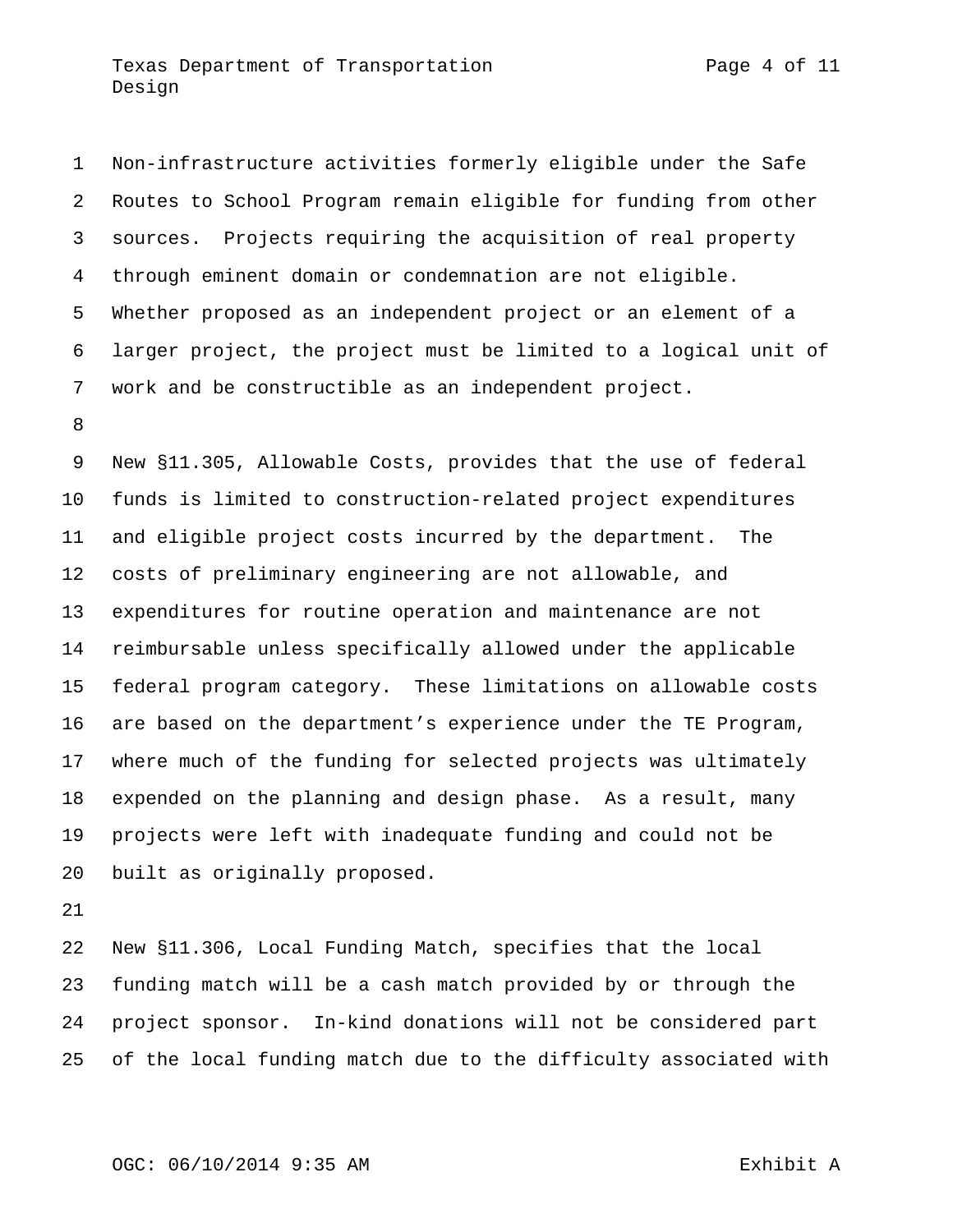properly accounting for and quantifying such donations. Unless specifically authorized under federal law or regulation, funds from other federal programs may not be used as a local funding match. Donated services will not be accepted as a match, but may be used to reduce the overall cost of the project. If a selected project is to be administered by the department, the project sponsor must provide the local funding match prior to the commencement of project activities.

 New §11.307, Call for Nominations, describes the method by which the department will announce a call for projects and the type of information that will be included in the notice. The department may limit a program call to a particular type of eligible activity, in order to focus its efforts towards making an overall impact in a specific area.

 New §11.308, Nomination Package, specifies the manner in which a project sponsor must submit its nomination and the type of information and justification that must be included in the nomination package. Project sponsors must provide persuasive evidence of support from the local community and a commitment to provide a cash match of 20% of the allowable project costs. Project submissions must be received by the published deadline and any nomination package that fails to include the required items will be considered incomplete and not considered for

# OGC: 06/10/2014 9:35 AM exhibit A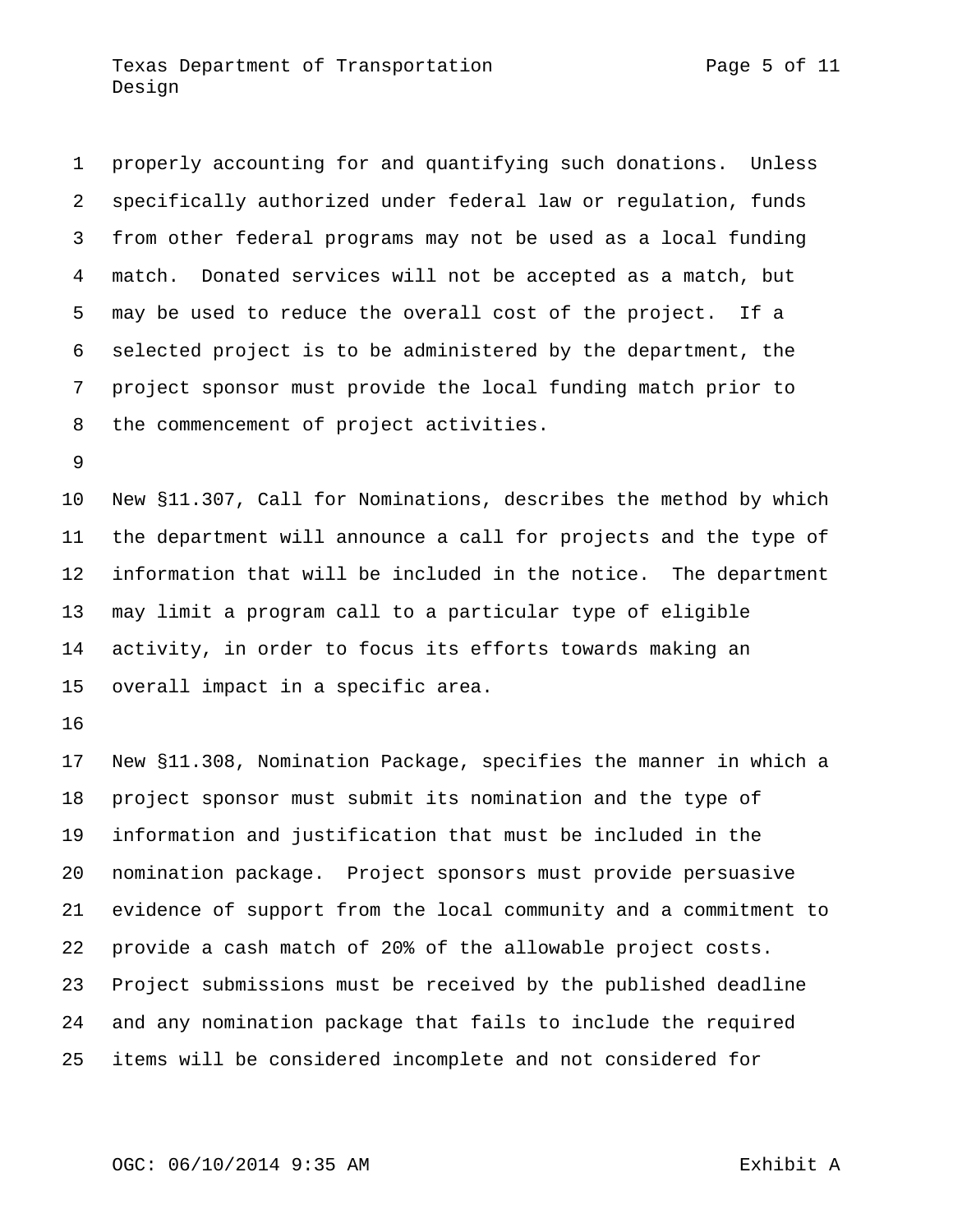funding.

 New §11.309, Project Screening and Evaluation, describes the method by which the department will conduct the project review process. Under the TE Program, the department used a bifurcated process that separated the eligibility/technical screening from the evaluation of project benefits. In an effort to streamline the review process for the TAP, the executive director will appoint a project evaluation committee consisting of department staff to review and evaluate all aspects of the project. The committee will provide selection recommendations to the director of the division responsible for administering the TAP, who will then provide a list of recommended projects to the commission for consideration.

 New §11.310, Finding of Ineligibility; Request for Reconsideration, provides that the department will notify project sponsors of each ineligible activity proposed and the reason for the determination, and describes how a project sponsor may request a reconsideration of the determination. 

 New §11.311, Selection of Projects by the Commission, describes the process by which the commission will select projects for funding under the TAP. In making the selection, the commission will consider: (1) recommendations from the director of the

## OGC: 06/10/2014 9:35 AM exhibit A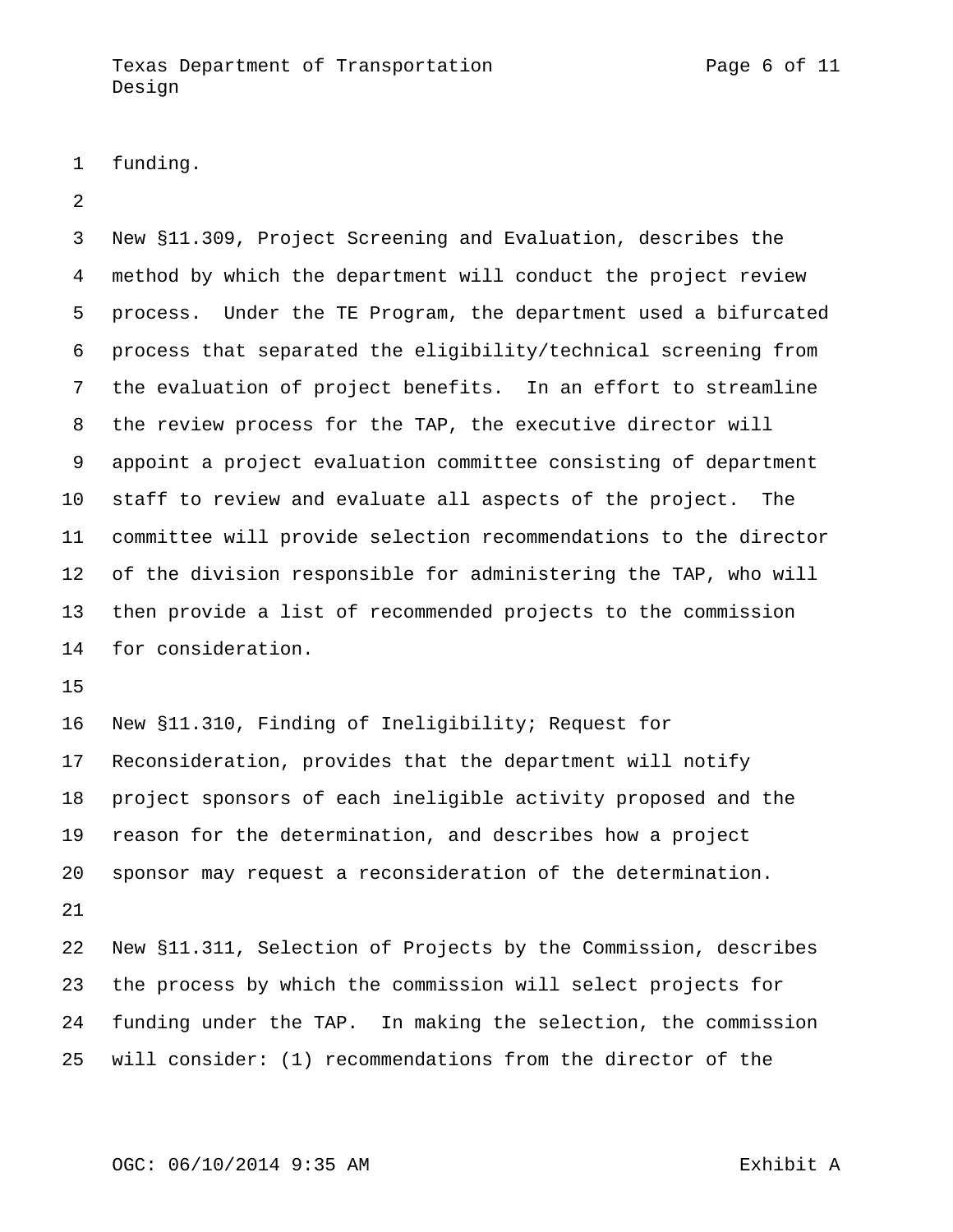Texas Department of Transportation Texas Page 7 of 11 Design

 division responsible for administering the program; (2) the potential benefit to the state of the project; and (3) whether the project enhances the surface transportation system. The commission will not be bound by the department's recommendations. Funds awarded by the commission are a fixed amount and any additional funds needed for the project must be provided by the project sponsor or sought during subsequent program calls.

 New §11.312, Inclusion of Selected Projects in Planning Documents, provides that the department will request that MPOs include projects selected by the commission within their respective TIPs. The department will also include all selected projects in the Statewide Transportation Improvement Program (STIP).

 New §11.313, Project Implementation, describes the operational responsibilities of project sponsors, as well as the department's role, during implementation of the project. These guidelines will help ensure effective and efficient implementation of each project selected by the commission. Project sponsors are expected to implement or arrange for implementation of a selected project; however, the department, in its sole discretion, may agree to implement a project on behalf of a project sponsor. All selected projects must be

## OGC: 06/10/2014 9:35 AM Exhibit A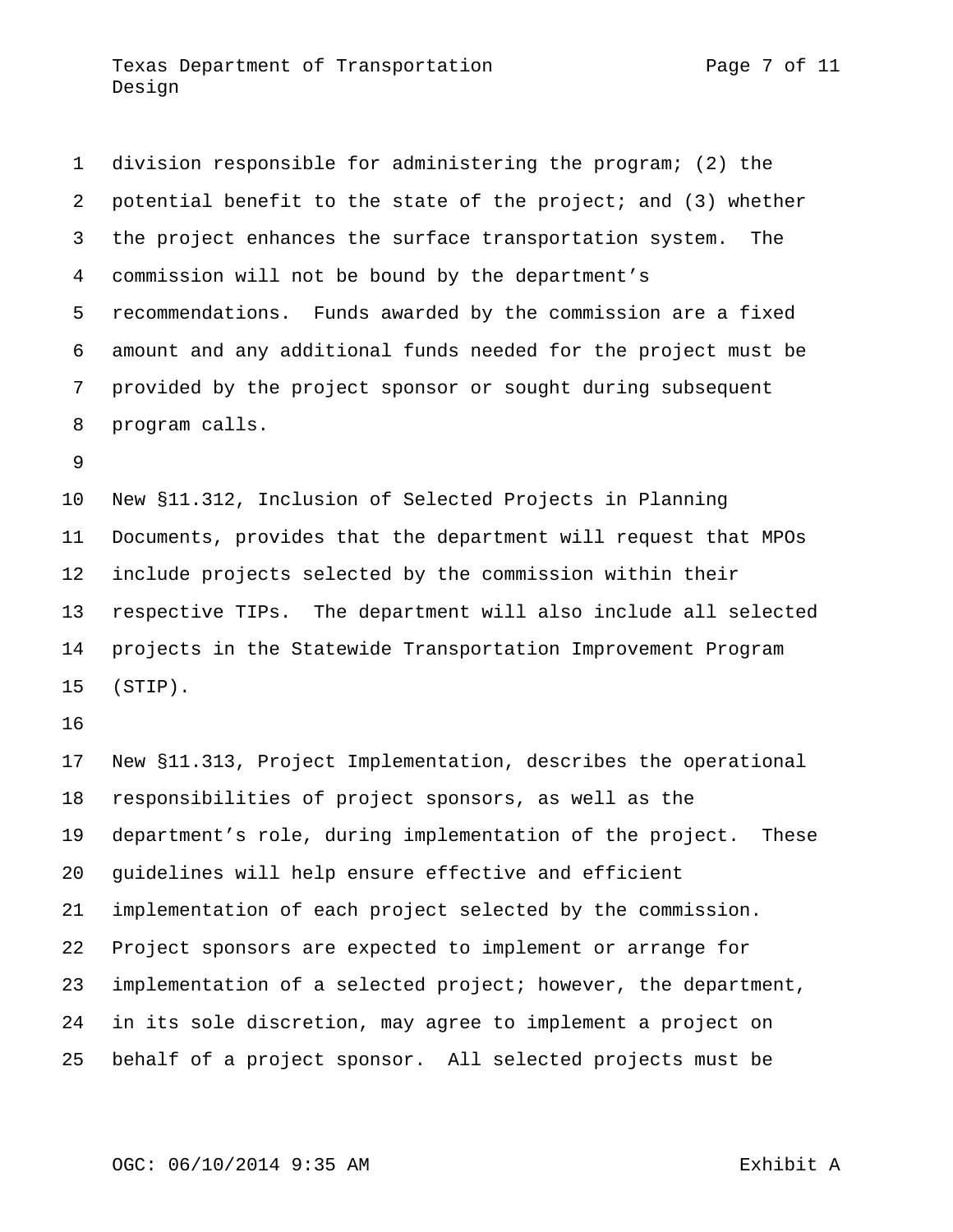developed according to current standards and specifications and in accordance with new Subchapter F. Project sponsors must enter into a local agreement with the department and comply with all applicable state and federal requirements related to the development of federal-aid highway projects. The department will ensure that all required opportunities for public involvement have been followed and that all environmental documentation has been completed prior to funding construction activities. Funding from other federal programs may only be used when specifically authorized by federal law or regulation. Changes to the scope of work must be approved in advance by the executive director. The department is responsible for final project inspection and acceptance. If the project sponsor does not complete the project as approved, the department may seek reimbursement of the expended federal funds.

 New §11.314, Payment of Costs, provides that the department will submit all requests for reimbursement to FHWA and describes the manner in which costs for locally-administered projects may be submitted for reimbursement. All project costs are borne by the project sponsor until reimbursement can be obtained. Costs incurred prior to inclusion of the project in the STIP, execution of the local agreement, and prior to state and federal authorization are not eligible for reimbursement.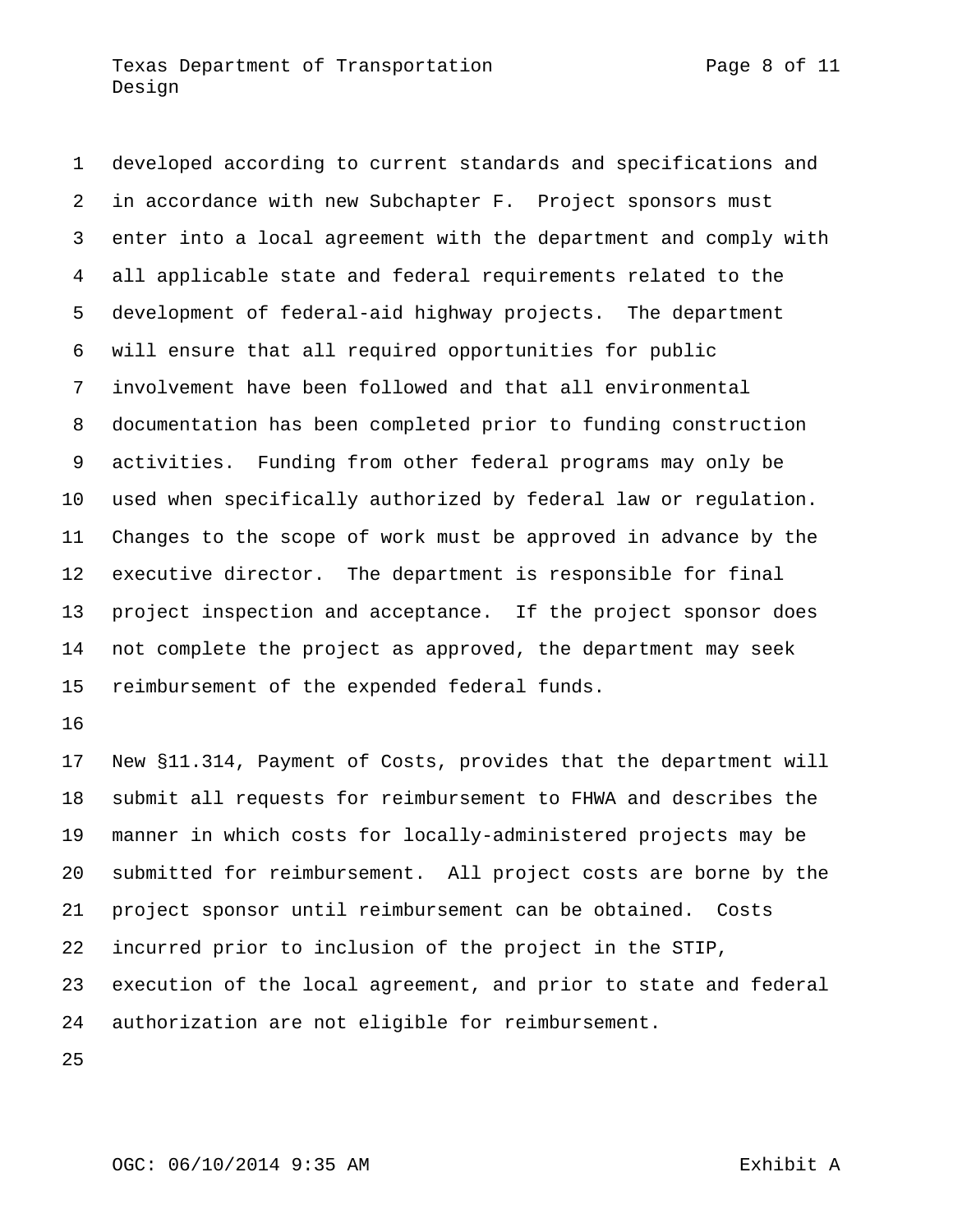New §11.315, Elimination from the TAP, specifies that a project will be eliminated from the TAP if the department is notified of opposition from the local jurisdiction in which the project is located. In addition, the executive director may eliminate a project from the TAP if: (1) the project sponsor fails to meet the requirements of the proposed subchapter; (2) implementation of the project would require a significant deviation from the activities proposed in the nomination package; (3) the project sponsor withdraws from the project; (4) a construction contract has not been awarded within three years of project selection; (5) a local agreement has not been executed within one year of project selection; or (6) the executive director determines that federal funding may be jeopardized because the project has not been implemented or completed.

 New §11.316, Project Transfer; Approval of Change, outlines the basic steps required to transfer a project to another entity in the event of a legislative action and specifies that the disposition must be approved by FHWA.

 New §11.317, Maintenance and Operation; Dedication for Public Use, provides that a selected project must be maintained and operated for the purpose for which it was approved and funded, and offers guidance regarding the expected project lifespan as it relates to the federal investment.

## OGC: 06/10/2014 9:35 AM exhibit A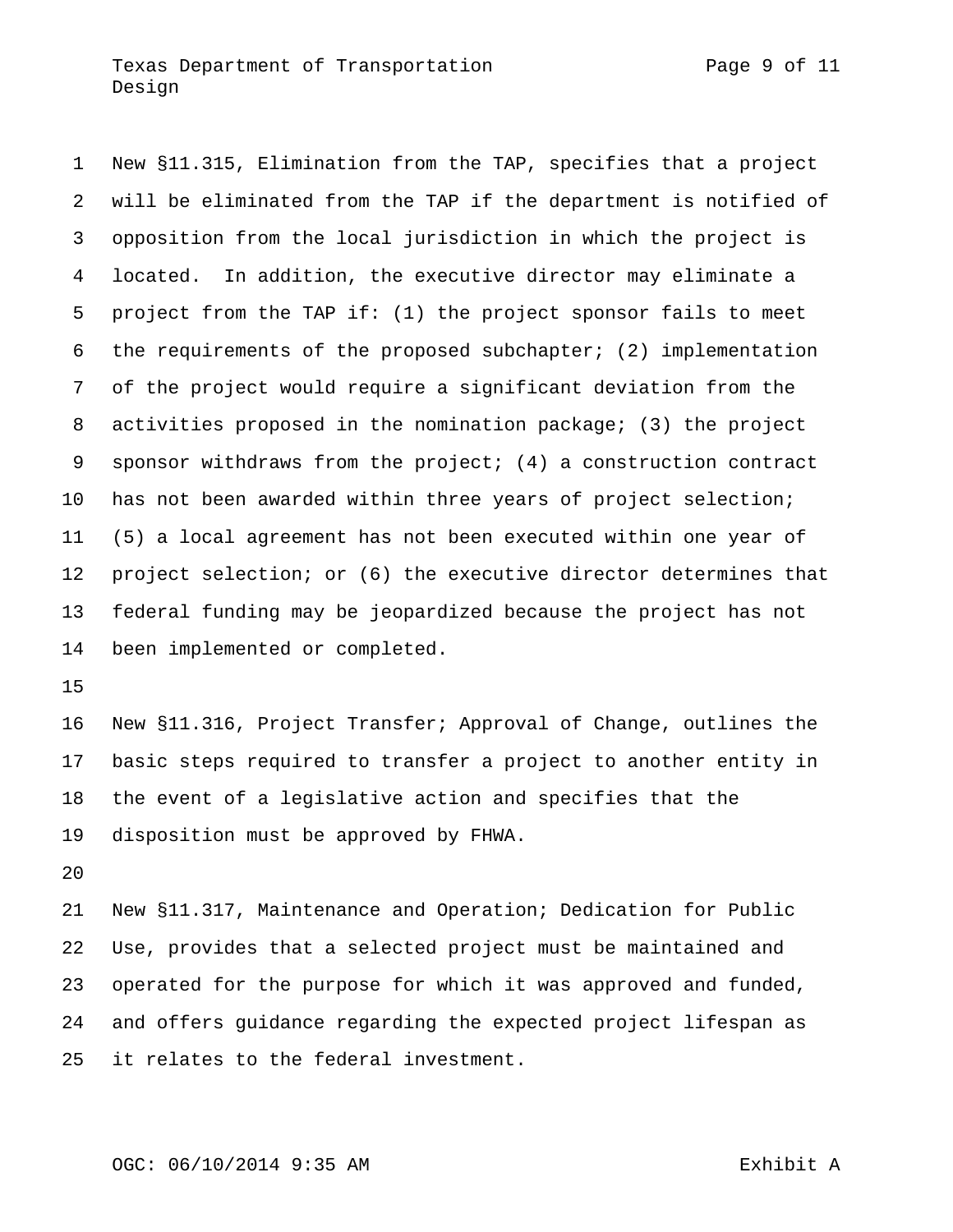#### FISCAL NOTE

 James Bass, Chief Financial Officer, has determined that for each of the first five years in which the new sections as proposed are in effect, there will be no fiscal implications for state or local governments as a result of enforcing or administering the new sections.

 Mark Marek, Director of Engineering Operations for the Engineering Operations Divisions, has certified that there will be no significant impact on local economies or overall employment as a result of enforcing or administering the new sections.

PUBLIC BENEFIT AND COST

 Mr. Marek has also determined that for each year of the first five years in which the sections are in effect, the public benefit anticipated as a result of enforcing or administering the new sections will be a more efficient and robust transportation system through the development of various types of federally-funding transportation projects as allowed under the Transportation Alternatives Program. There are no anticipated economic costs for persons required to comply with the sections as proposed. There will be no adverse economic effect on small businesses.

## OGC: 06/10/2014 9:35 AM exhibit A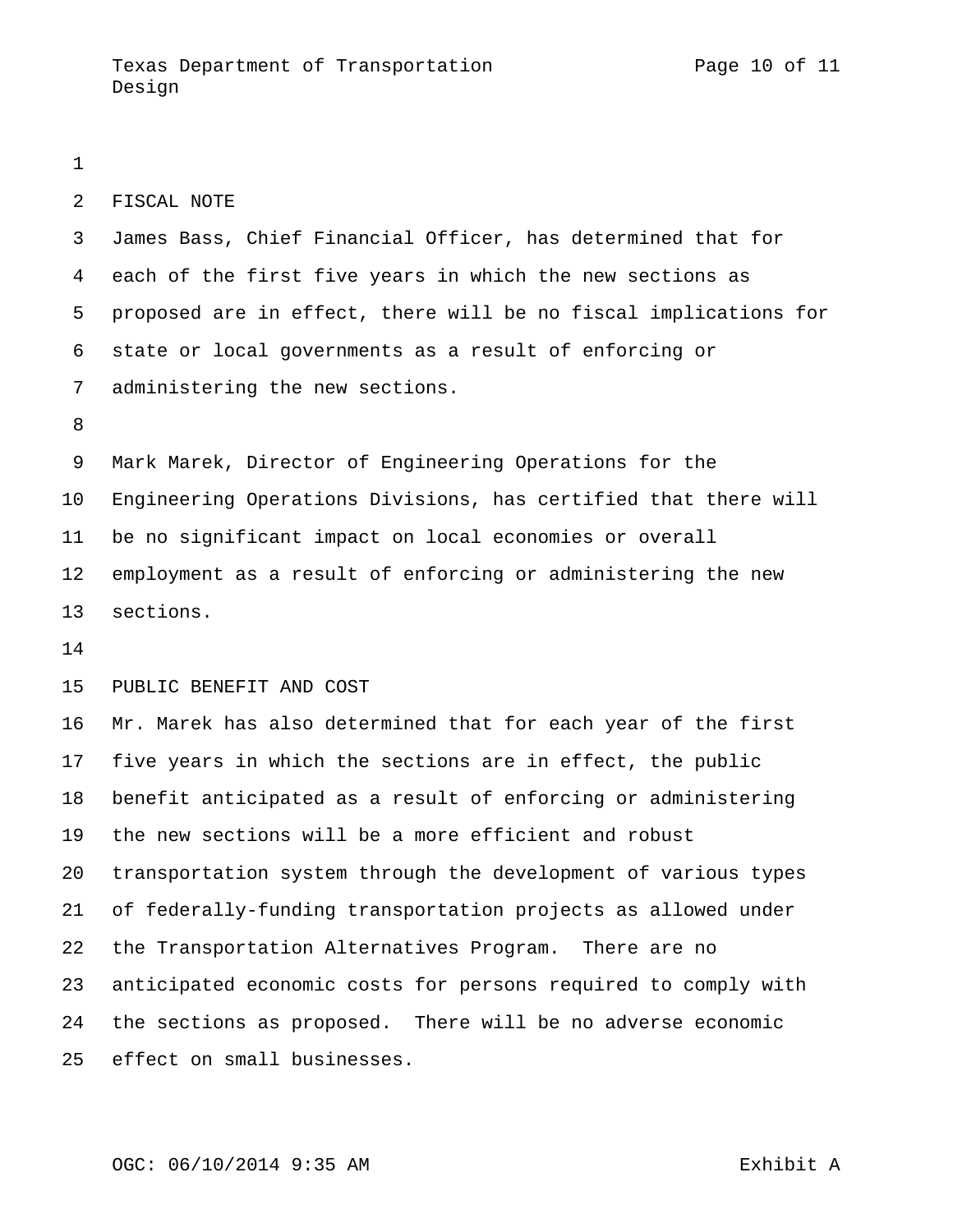#### SUBMITTAL OF COMMENTS

 Written comments on the proposed new §§11.300 – 11.317 may be submitted to Rule Comments, Office of General Counsel, Texas Department of Transportation, 125 East 11th Street, Austin, Texas 78701-2483 or to RuleComments@txdot.gov with the subject line "TAP." The deadline for receipt of comments is 5:00 p.m. on August 11, 2014. In accordance with Transportation Code, §201.811(a)(5), a person who submits comments must disclose, in writing with the comments, whether the person does business with the department, may benefit monetarily from the proposed new sections, or is an employee of the department.

#### STATUTORY AUTHORITY

The new sections are proposed under Transportation Code,

 §201.101, which provides the Texas Transportation Commission with the authority to establish rules for the conduct of the work of the department.

- CROSS REFERENCE TO STATUTE
- Title 23, United States Code, §213.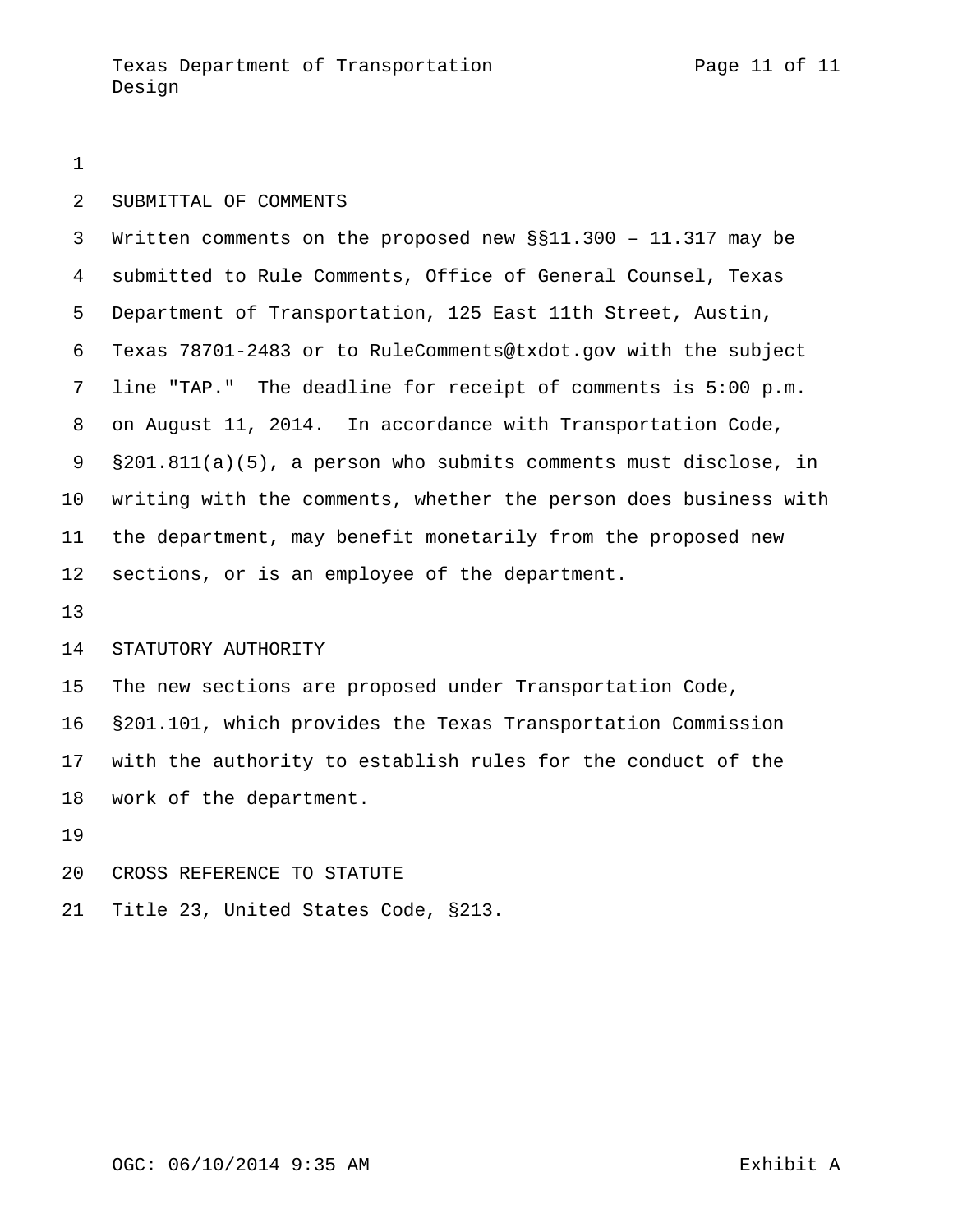SUBCHAPTER F. TRANSPORTATION ALTERNATIVES PROGRAM §11.300. Purpose. The sections under this subchapter prescribe the policies and procedures for the implementation and administration of the Transportation Alternatives Program (TAP), as authorized by 23 U. S. C. §213. §11.301. Definitions. The following words and terms, when used in this subchapter, shall have the following meanings, unless the context clearly indicates otherwise. (1) Commission--Texas Transportation Commission. (2) Department--Texas Department of Transportation. (3) Executive director--The executive director of the Texas Department of Transportation or his or her designee. (4) FHWA--Federal Highway Administration. (5) Local agreement--An agreement between the project sponsor and the department which includes a commitment for the required local funding, describes the total scope and course of project activities, and outlines the responsibilities and duties of the participants. (6) Metropolitan planning organization (MPO)--The organization or policy board of an organization created and designated under 23 U. S. C. §134, and 49 U. S. C. §5303, to

make transportation planning decisions for the metropolitan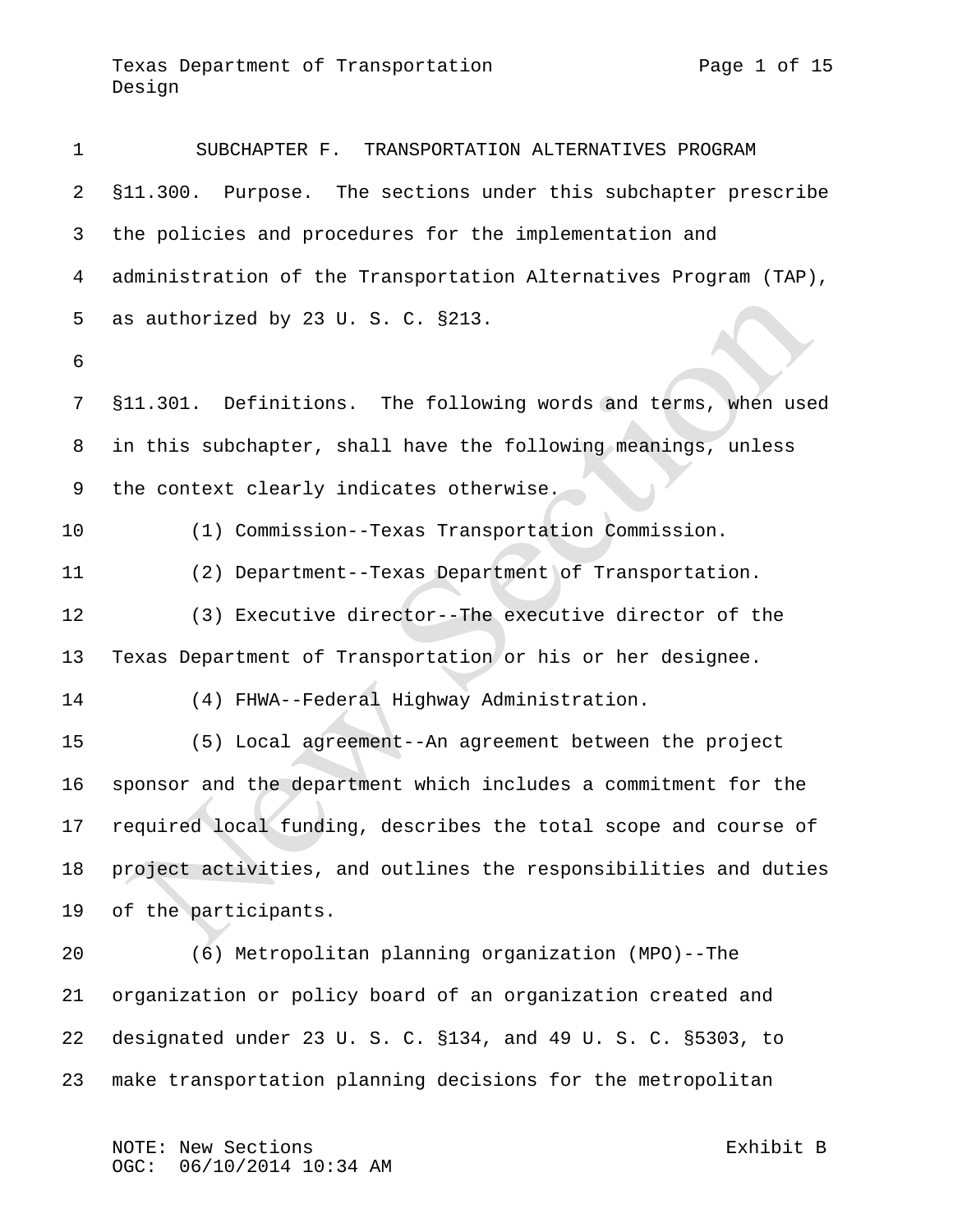planning area and carry out the metropolitan planning process. (7) Project--An undertaking to implement or construct an eligible activity at a specific location or locations, or, if

 the context so implies, the particular activity so implemented or constructed.

 (8) Project sponsor--An eligible entity as described by 23 U. S. C. §213, that nominates a particular project for consideration, exercises jurisdiction over the geographic area in which that project is located, and commits to the project's development, implementation, construction, maintenance, management, and financing.

 (9) State--The State of Texas or any of its political subdivisions.

 (10) Statewide Transportation Improvement Program (STIP)- -A four year short-range program developed by the department as a compilation of all metropolitan transportation improvement programs, together with rural transportation improvement programs, that include recommendations from rural planning organizations and department districts for the areas of the state that are outside of the boundaries of a metropolitan planning organization, including transportation between cities. (11) Surface transportation system--An interconnected surface transportation network for moving people and goods using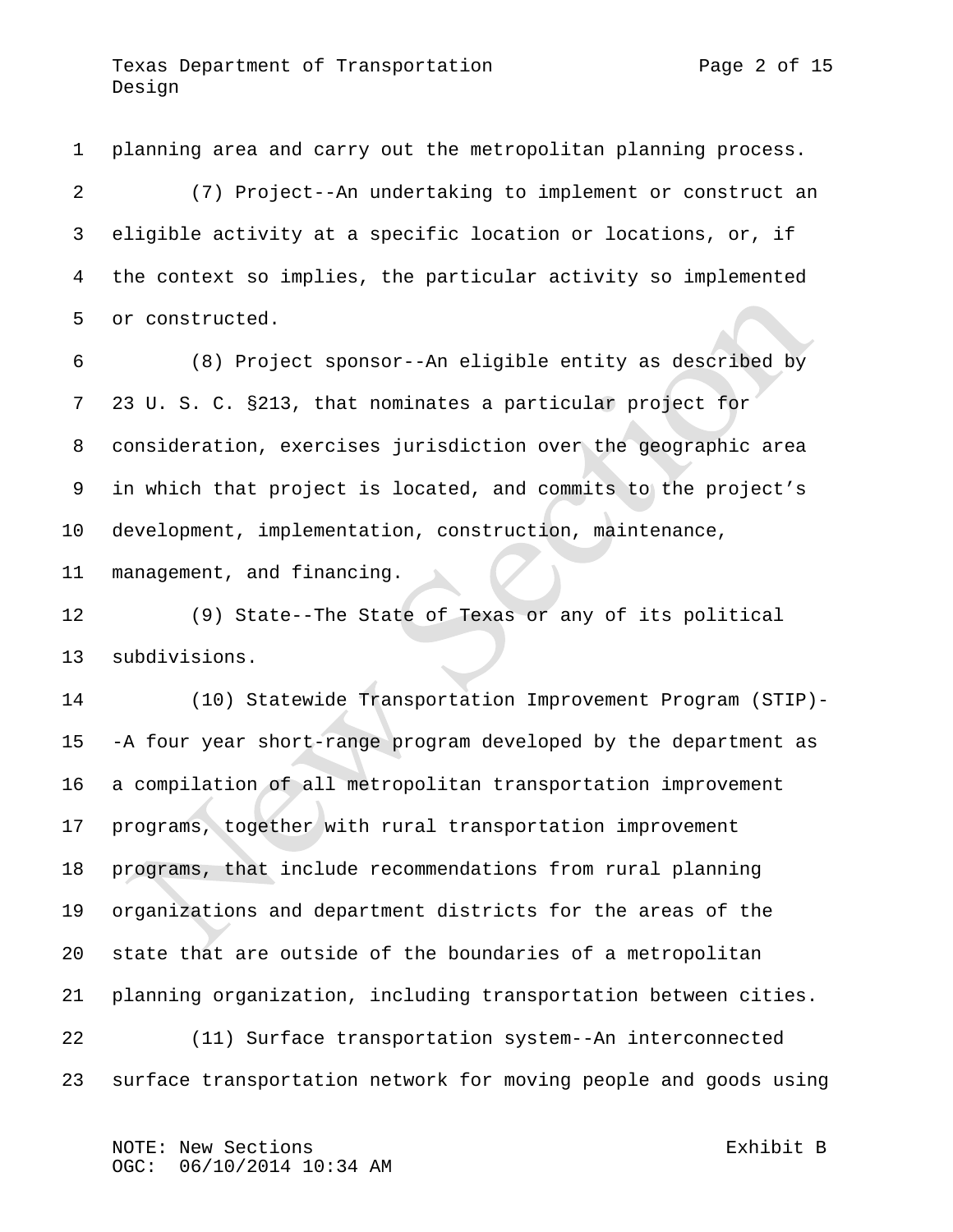various combinations of transportation modes.

Design

| $\overline{a}$ | (12) Transportation Improvement Program (TIP)--A short-          |
|----------------|------------------------------------------------------------------|
| 3              | range program developed by each metropolitan planning            |
| 4              | organization in cooperation with the department and public       |
| 5              | transportation operators that covers a four-year period and      |
| 6              | contains a prioritized listing of all projects proposed for      |
| 7              | federal funding and regionally significant projects proposed for |
| 8              | state, federal, and local funding in a metropolitan area.        |
| 9              | §11.302. Program Administration.                                 |
| 10             | (a) The state is required to suballocate, in accordance          |
| 11             | with 23 U.S.C. §213, a part of its TAP apportionment to          |
| 12             | urbanized areas with populations over 200,000.                   |
| 13             | (b) Each MPO serving an urbanized area with a population         |
| 14             | over 200,000 shall implement the TAP for the award of funds      |
| 15             | suballocated within such area. Section 11.303 of this            |
| 16             | subchapter applies only to the use of those TAP funds.           |
| 17             | (c) For TAP funds not covered by subsection (b) of this          |
| 18             | section, the commission will select projects through a           |
| 19             | competitive process administered by the department. Sections     |
| 20             | 11.304 - 11.317 of this subchapter apply only to the use of      |
| 21             | those TAP funds.                                                 |
| 22             |                                                                  |

§11.303. Project Selection and Implementation by MPOs.

NOTE: New Sections exhibit B OGC: 06/10/2014 10:34 AM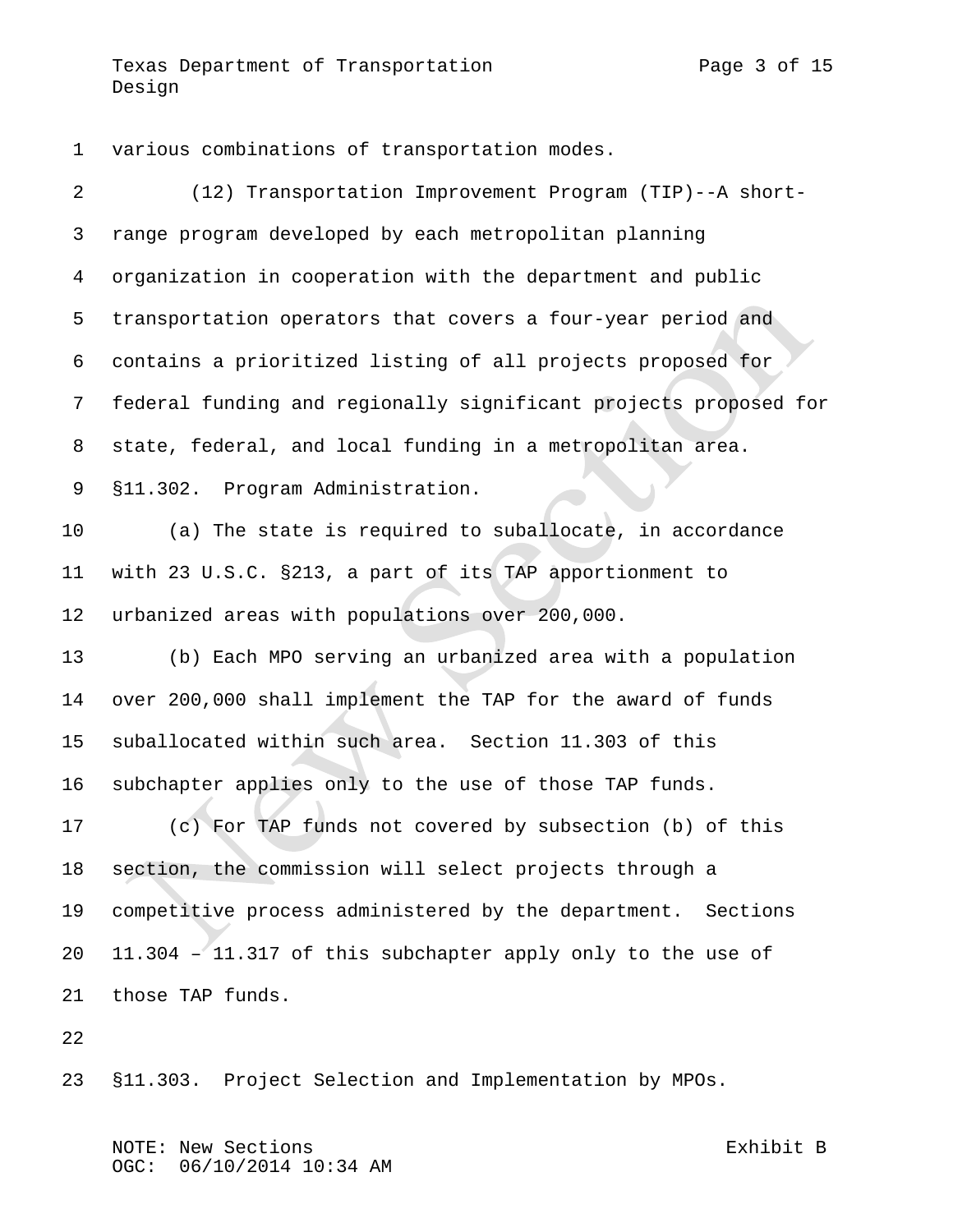(a) This section applies only to an MPO serving an urbanized area with a population over 200,000 and the award of TAP funds suballocated for such an urbanized area. (b) The MPO, in consultation with the department, shall develop a competitive process to allow project sponsors to submit applications for funding under the TAP. (c) The MPO will coordinate determinations regarding project eligibility, subject to audit by the FHWA. (d) Applications for projects located within an urbanized area with a population over 200,000 must be submitted during the program call administered by the MPO serving that urbanized area. (e) Projects not selected by the MPO are not eligible for consideration under a program call administered by the department. (f) Following the conclusion of the competitive process, the MPO shall provide to the department a list of all projects

 submitted during the program call on which the selected projects are identified, and immediately shall begin the process required to include the selected projects in its TIP.

 (g) The MPO will conduct project selection and implementation in accordance with all applicable federal and state laws and regulations.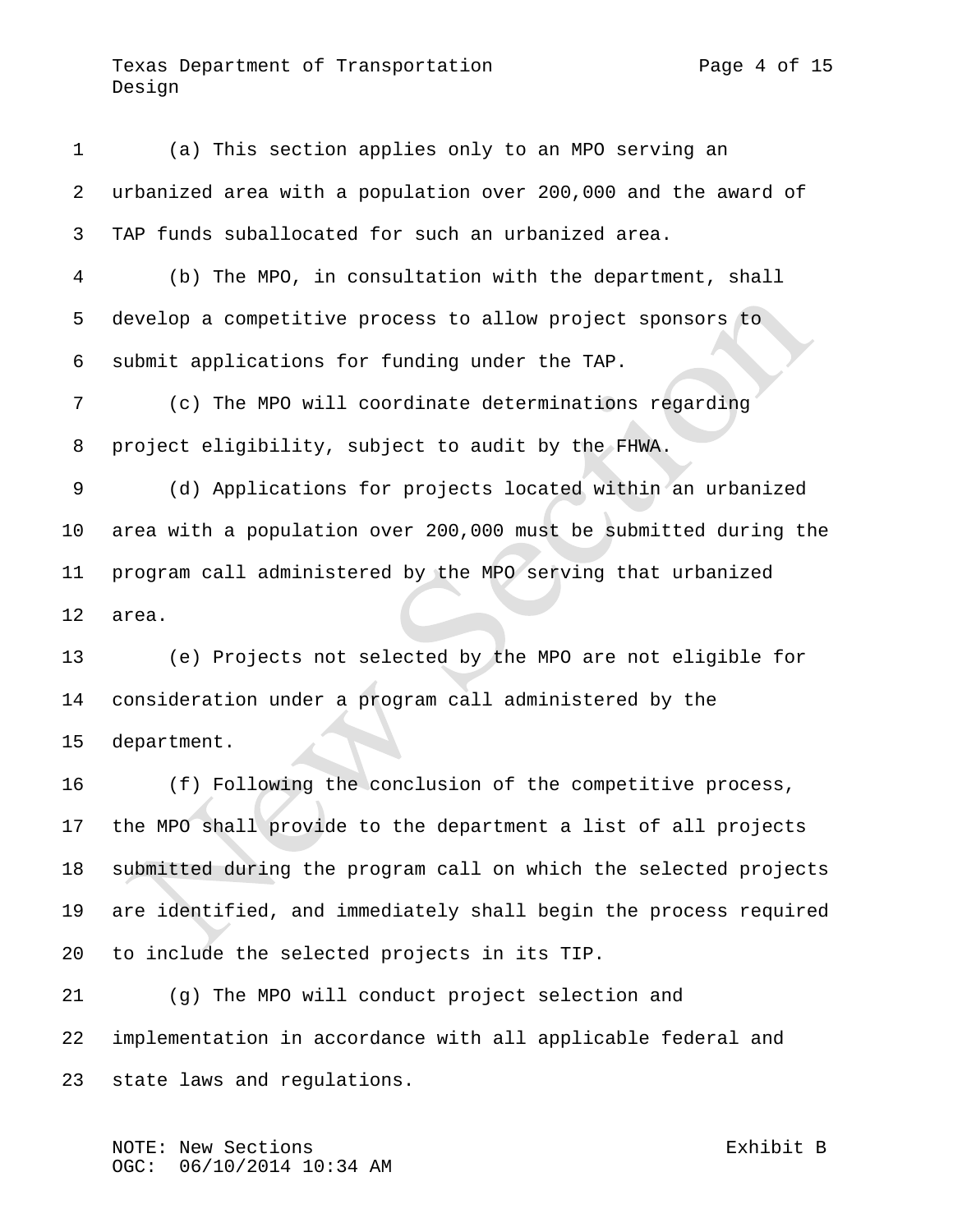(h) If a project is located on state right-of-way, the project sponsor is responsible for securing a land-use permit from the department prior to construction.

§11.304. Eligible Activities.

 (a) During a program call administered by the department, TAP funds may be awarded for any of the following activities: (1) Construction of on-road and off-road trail facilities for pedestrians, bicyclists, and other non-motorized forms of transportation, including sidewalks, bicycle infrastructure, pedestrian and bicycle signals, traffic calming techniques, lighting and other safety-related infrastructure, and transportation projects to achieve compliance with the Americans with Disabilities Act of 1990; (2) Construction of infrastructure-related projects and systems that will provide safe routes for non-drivers, including

 children, older adults, and individuals with disabilities to access daily needs;

 (3) Conversion and use of abandoned railroad corridors for trails for pedestrians, bicyclists, or other non-motorized transportation users; and

 (4) Construction of infrastructure-related projects to improve the ability of students to walk and bicycle to school,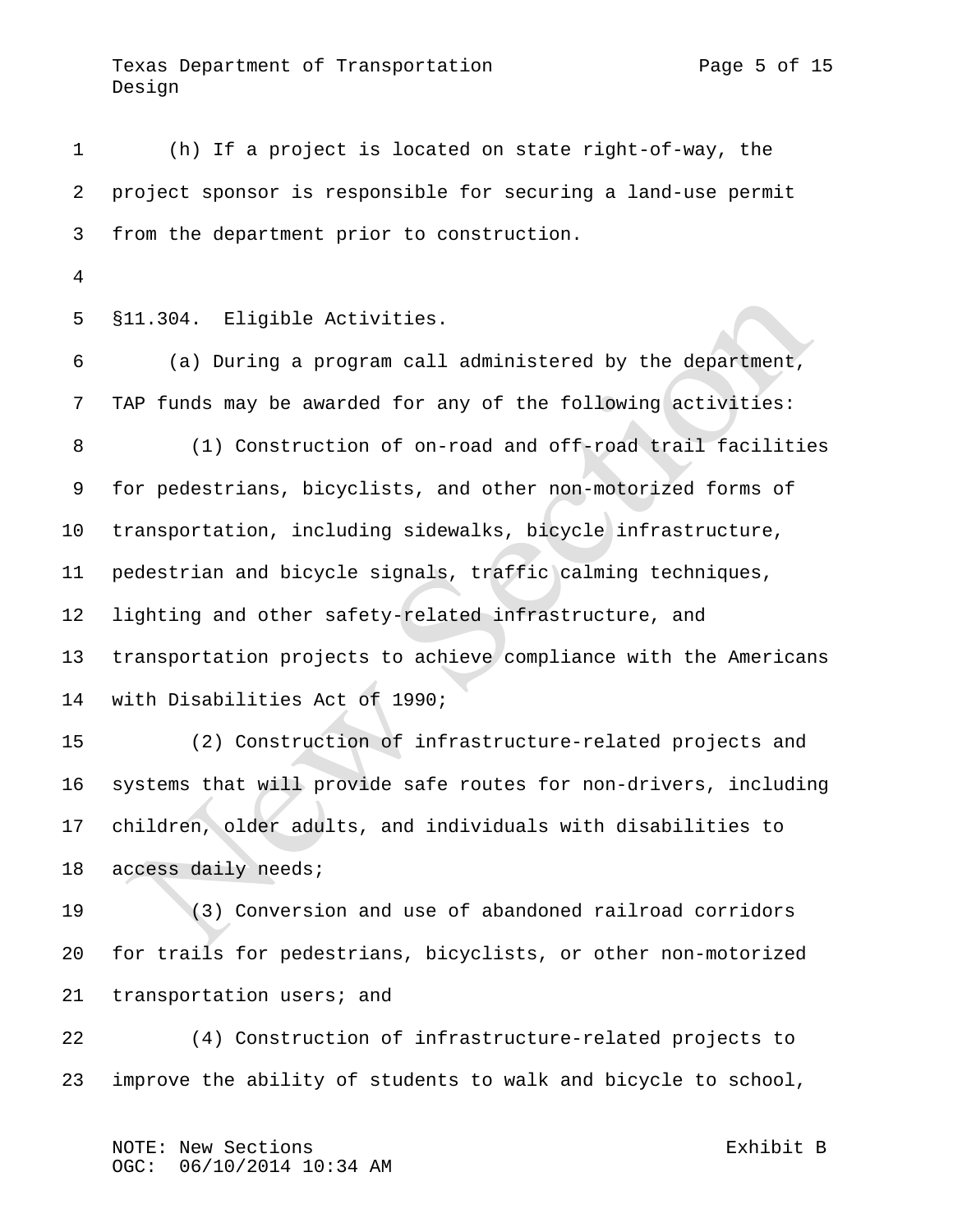reduction improvements, pedestrian and bicycle crossing improvements, on-street bicycle facilities, off-street bicycle and pedestrian facilities, secure bicycle parking facilities, and traffic diversion improvements in the vicinity of schools. (b) A project that will require the acquisition of real property through the exercise of eminent domain or condemnation is not eligible for participation in the TAP. (c) Whether proposed as an independent project or as an element of a larger transportation project, the project must be limited to a logical unit of work and be constructible as an independent project. §11.305. Allowable Costs. (a) Costs are allowable only if they are necessary construction-related project expenditures that are eligible for reimbursement under applicable statutes and regulations.

including sidewalk improvements, traffic calming and speed

 (b) The costs of preliminary engineering (including planning, design, and plans, specifications, and estimates) are not allowable costs.

 (c) Eligible pre-construction costs incurred by the department are reimbursable. All other pre-construction costs are the responsibility of the project sponsor.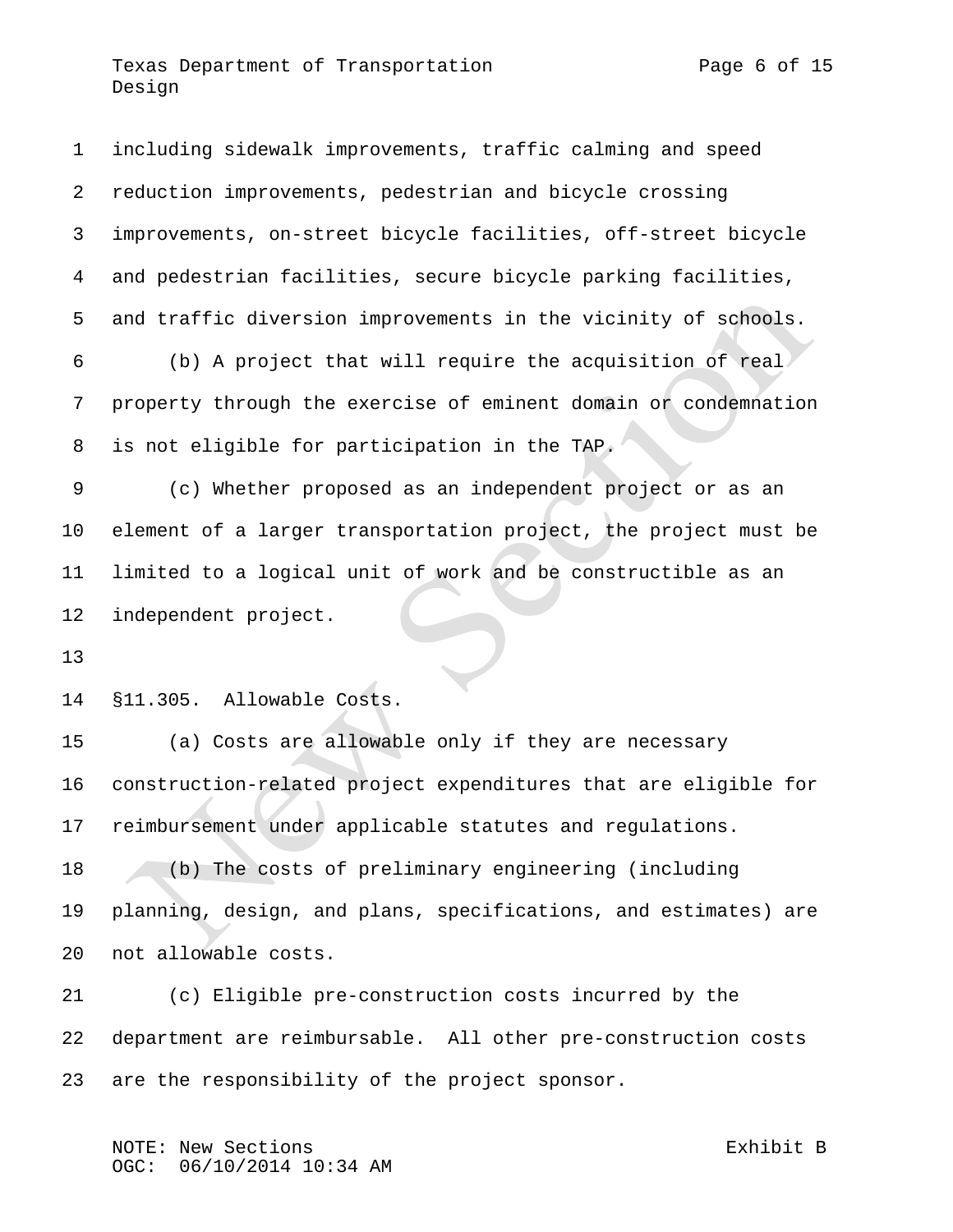Texas Department of Transportation Texas Page 7 of 15 Design

 (d) Expenditures for routine operation and maintenance are not allowable costs unless specifically allowed under the individual federal category for which the project qualifies. §11.306. Local Funding Match. (a) The local funding match is a cash match provided by or through the project sponsor. (b) Funds from other federal programs may be used as a local funding match only when specifically authorized by federal law or regulation. (c) Donated services may not be accepted as a local funding match, but may be used to reduce the overall cost of the project. (d) If a project selected by the commission is administered by the department, the project sponsor must provide the local funding match prior to the commencement of project activities. §11.307. Call for Nominations. (a) The department will issue a notice of a call for nominations by publication in the *Texas Register*. (b) The notice will include information regarding the content of the nomination package, the procedures applicable to the program call, and the specific evaluation criteria to be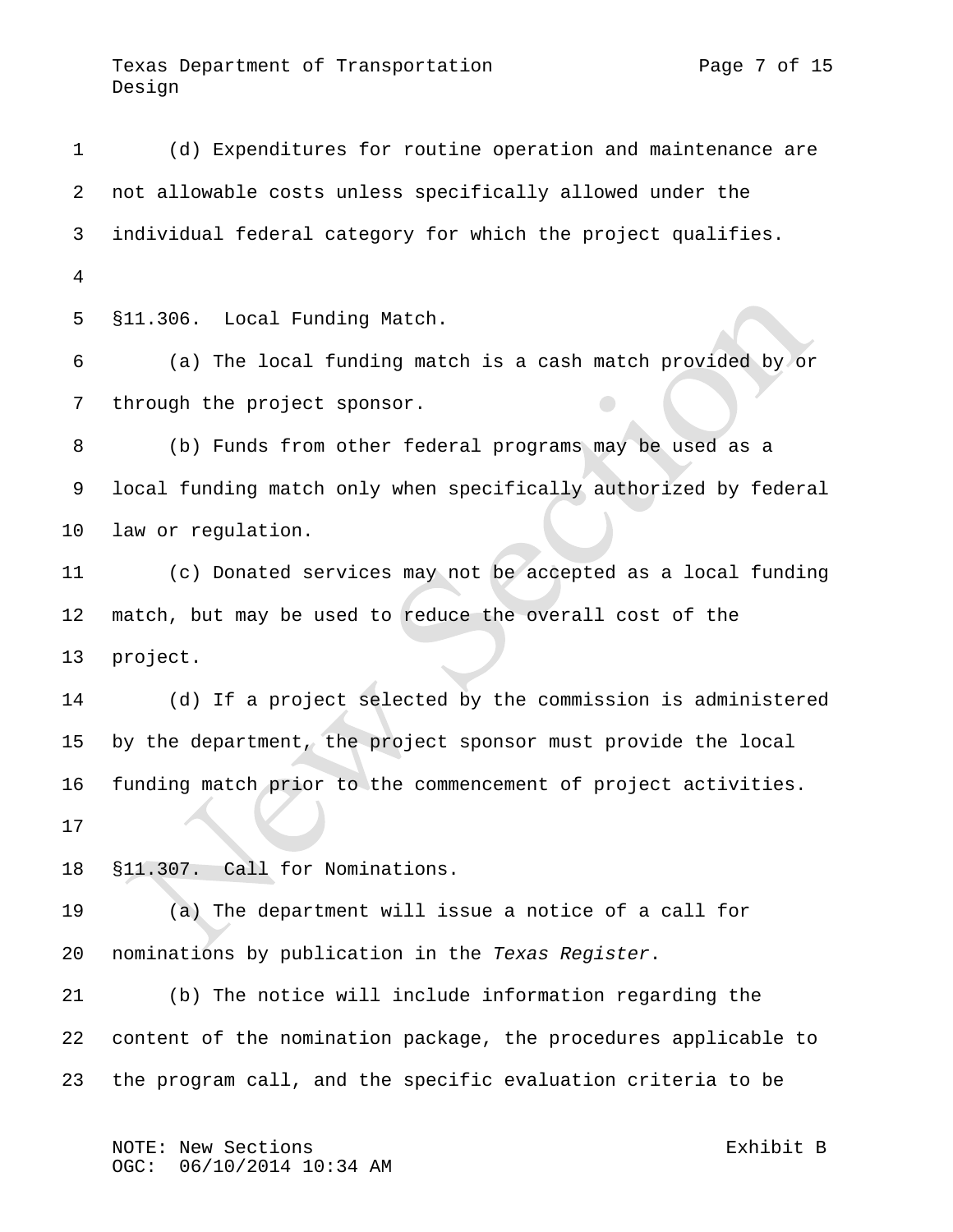Texas Department of Transportation Texas Page 8 of 15 Design

 used during the project selection process. (c) All or a portion of a call for nominations may be designated for a particular eligible activity. §11.308. Nomination Package. (a) To nominate a project during a program call administered by the department, the project sponsor must submit its nomination in the form prescribed by the department. (b) The nomination package must present persuasive evidence of support for the proposed project from the communities in which it would be implemented and include a commitment to provide a cash amount of at least 20% of the allowable costs of the project. (c) A complete nomination package must be received by the department no later than the specified deadline published in the *Texas Register*. A nomination package that fails to include any of the items specified in this subsection or the respective program call is considered to be incomplete and will not be considered for funding. §11.309. Project Screening and Evaluation. (a) The executive director will appoint a project

evaluation committee consisting of department staff to review,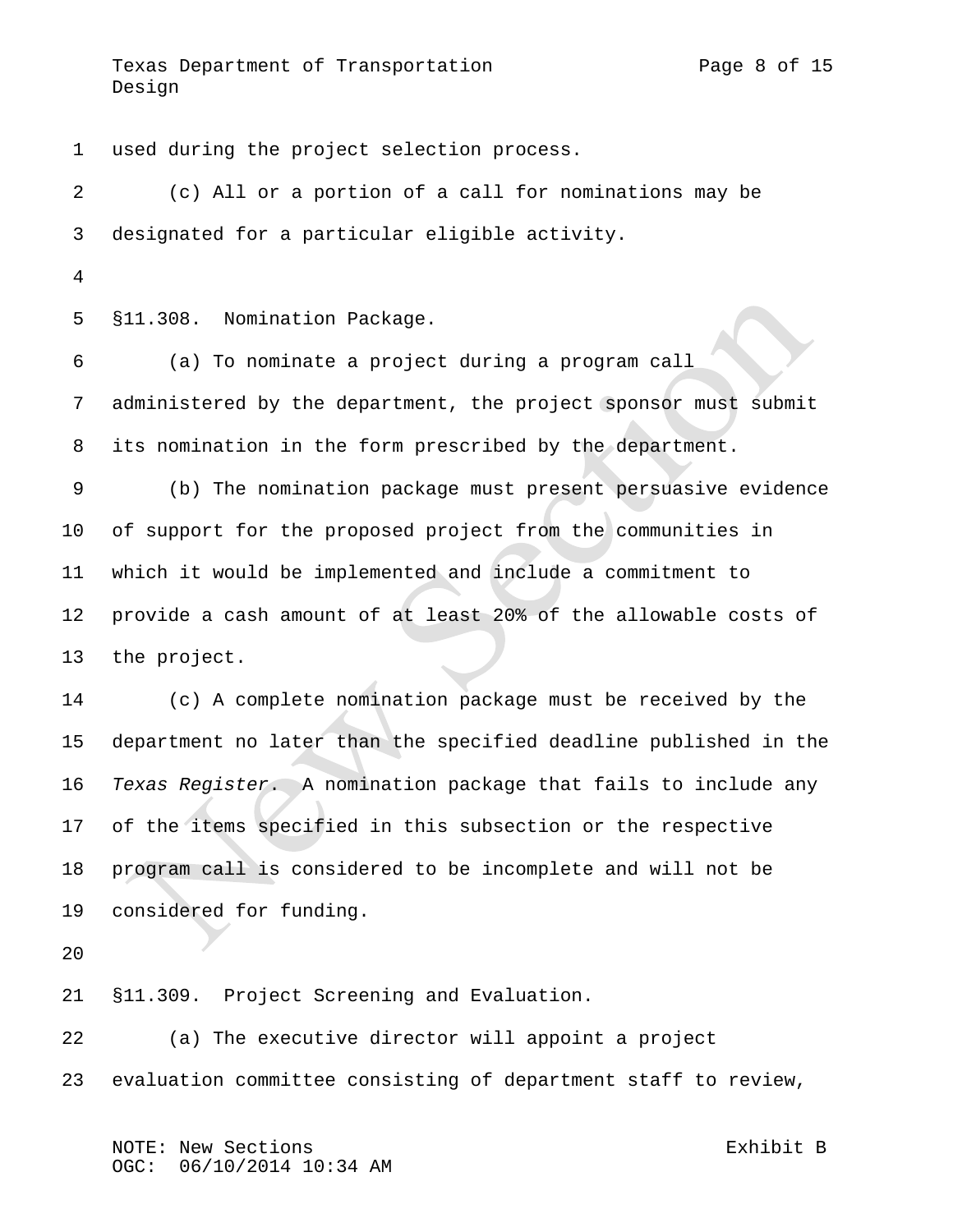evaluate, and make recommendations on projects submitted during a program call administered by the department.

 (b) The committee will screen each project to determine whether it is eligible for funding under applicable federal and state law and whether it meets technical standards established by applicable law and accepted professional practice.

 (c) The committee will evaluate the benefits of each project that is determined to be eligible under subsection (b) of this section or §11.310 based on the specific selection criteria set forth in the program call.

 (d) The committee will provide project selection recommendations and supporting documentation to the director of the division of the department responsible for administering the TAP.

 (e) The director of the division responsible for administering the TAP will provide a list of recommended projects to the commission for consideration.

 §11.310. Finding of Ineligibility; Request for Reconsideration. (a) The department will by certified mail, return receipt requested, notify the project sponsor of each ineligible activity proposed and the reason for the determination.

(b) A request for reconsideration of a finding of

NOTE: New Sections Exhibit B 06/10/2014 10:34 AM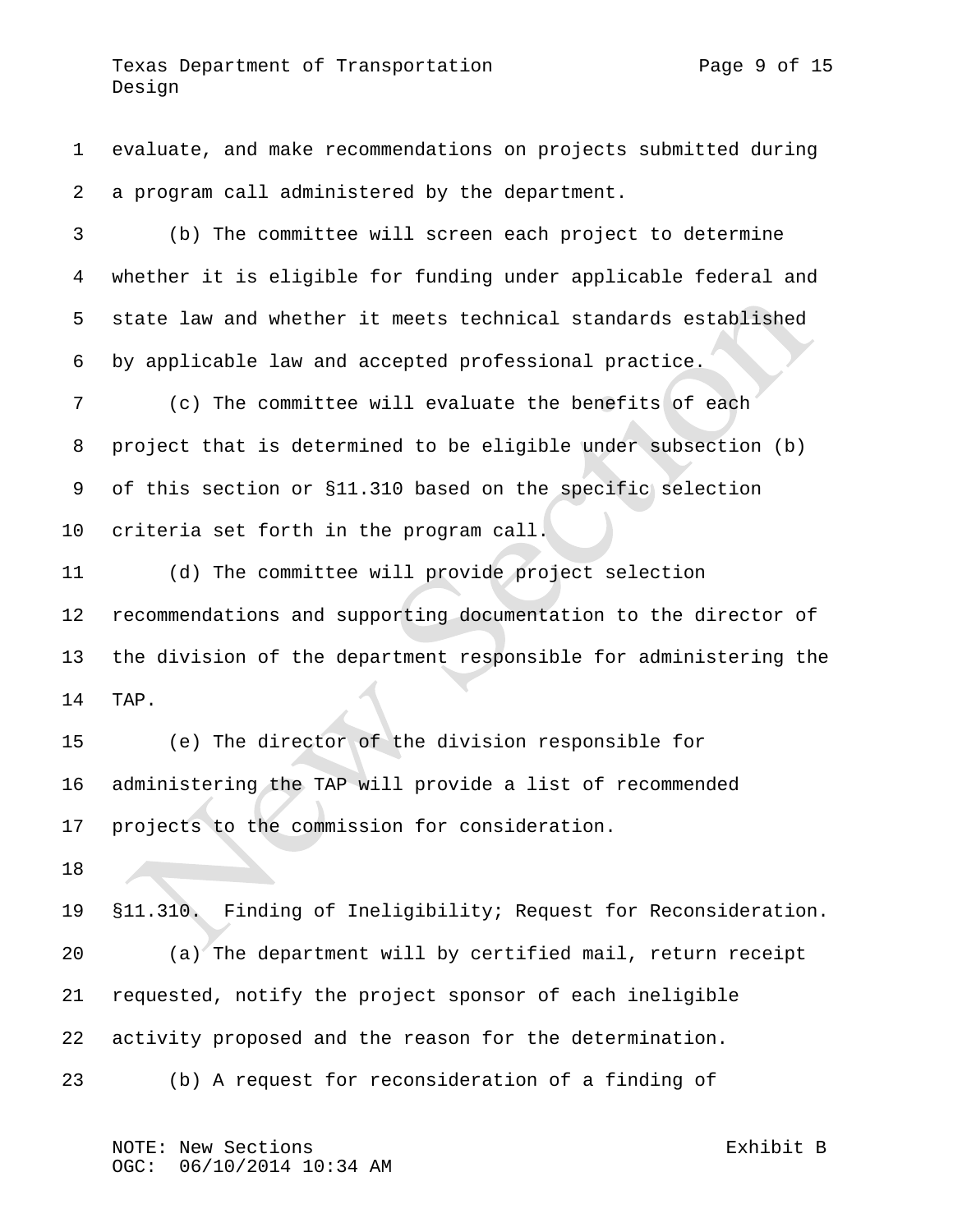| $\mathbf{1}$ | ineligibility may be initiated only by a letter from the         |
|--------------|------------------------------------------------------------------|
| 2            | nominating entity to the executive director setting forth        |
| 3            | reasons in support of a finding of eligibility. The letter       |
| 4            | requesting reconsideration must be received by the department no |
| 5            | later than 15 days after the nominating entity received the      |
| 6            | department's notification, as established by the return receipt. |
| 7            | (c) The determination of the executive director in response      |
| 8            | to the request for reconsideration is final.                     |
| 9            |                                                                  |
| 10           | §11.311. Selection of Projects by the Commission.                |
| 11           | (a) The commission, by written order, will select projects       |
| 12           | for funding under the TAP based on:                              |
| 13           | (1) recommendations from the director of the division            |
| 14           | responsible for administering the TAP;                           |
| 15           | (2) the potential benefit to the state of the project;           |
| 16           | and                                                              |
| 17           | (3) whether the project enhances the surface                     |
| 18           | transportation system.                                           |
| 19           | (b) The commission is not bound by project selection             |
| 20           | recommendations provided by the department.                      |
| 21           | (c) The department will notify the project sponsor of the        |
| 22           | selection.                                                       |
| 23           | (d) The commission will specify a fixed amount of TAP funds      |
|              |                                                                  |

NOTE: New Sections and the sections of the second section of  $\mathbb{E}$  xhibit B OGC: 06/10/2014 10:34 AM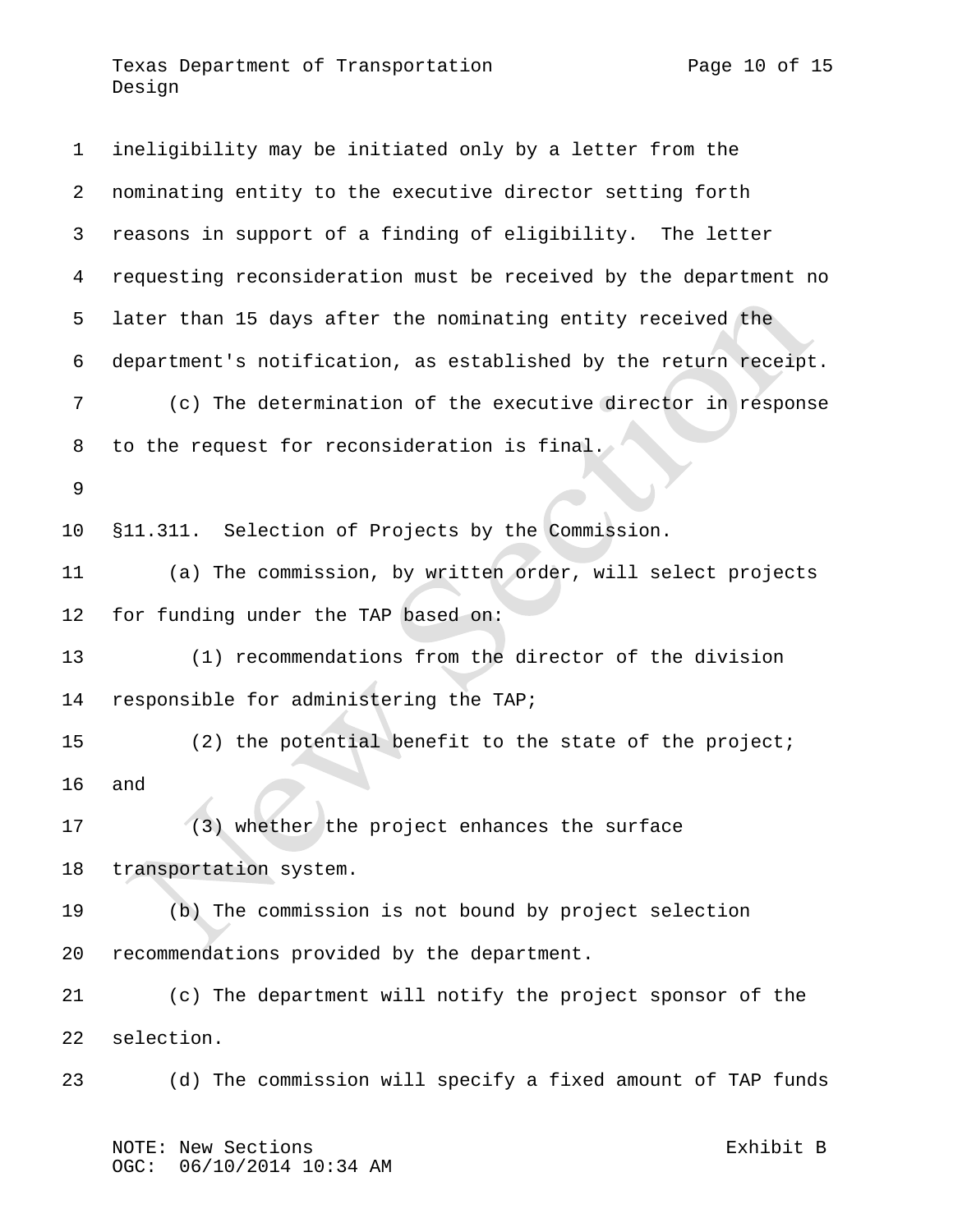for each project. Project costs in excess of this amount are the responsibility of the project sponsor. The project sponsor may seek additional funds through the TAP in subsequent program calls.

 (e) A project that is not selected must be resubmitted to receive consideration during subsequent program calls.

§11.312. Inclusion of Selected Projects in Planning Documents.

 (a) If a project selected by the commission is to be implemented in a metropolitan area, the department will request that the MPO for that area immediately begin the process required to include the selected project in its TIP.

 (b) The department will also immediately begin the process required to include all selected projects in the STIP.

§11.313. Project Implementation.

 (a) The project sponsor will implement or arrange for implementation of each project selected by the commission in accordance with statutory requisites and contracting procedures applicable to the type and character of the project. The department, in its sole discretion, may agree to implement a project on behalf of a project sponsor.

(b) All projects must be developed: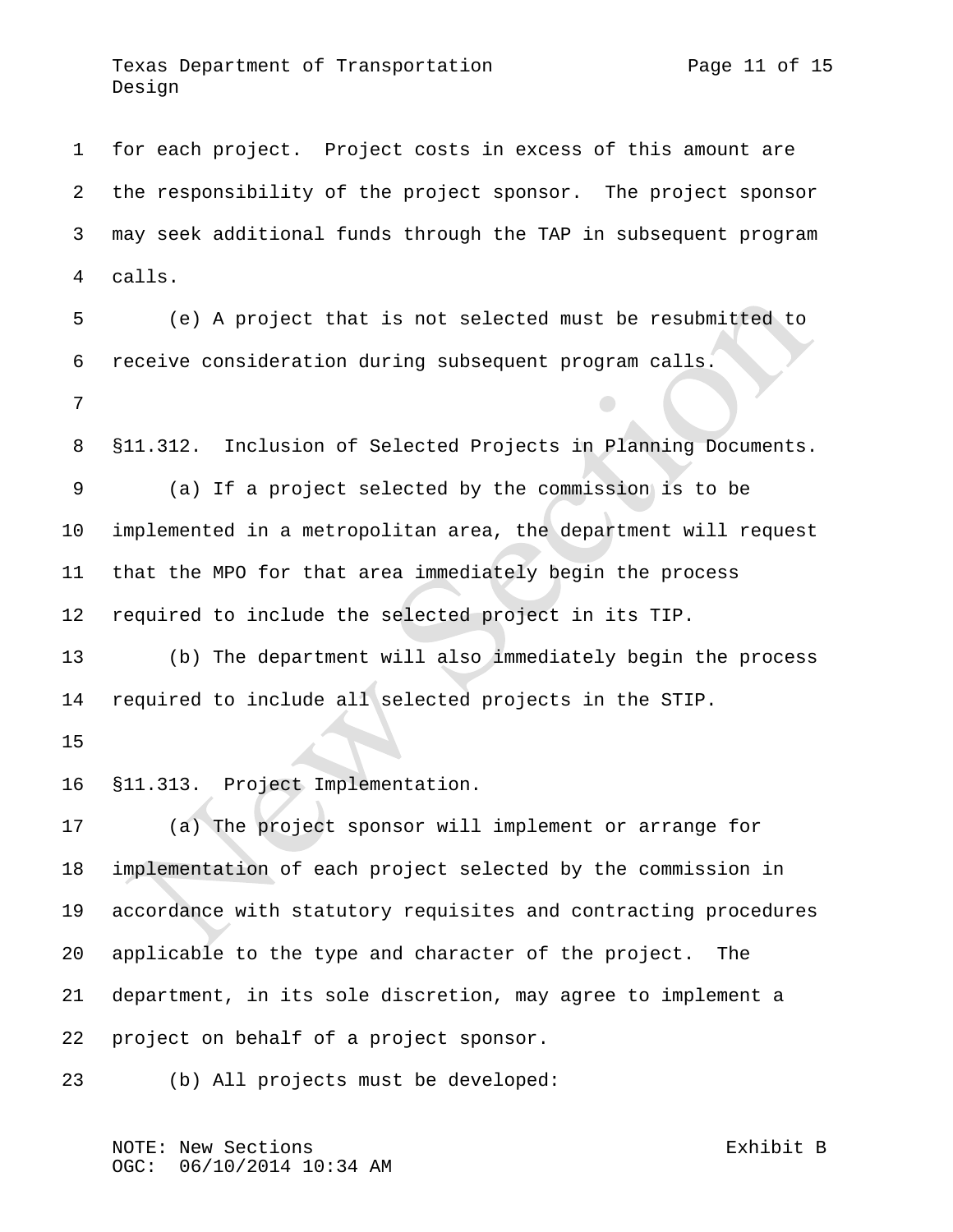(1) to current standards and specifications established or recognized by the federal government and the department; and (2) in accordance with this subchapter. (c) All project sponsors must enter into a local agreement and comply with all federal and state procedures and requirements applicable to development of federal-aid transportation projects. (d) Before funding any construction activities, the department will ensure that required opportunities for public involvement have been provided and proper environmental documentation has been completed. (e) Funds from other federal programs may be used only when specifically authorized by federal law or regulation. Private cash donations may be accepted if authorized by law. (f) Any change in the scope of work that was specified in the nomination package and approved by the commission must have the advance written approval of the executive director. (g) The department is responsible for the inspection and final acceptance of all projects selected by the commission and for certification of project completion. (h) If the project sponsor does not complete the project as originally approved by the commission, the department may seek reimbursement of the expended federal funds from the sponsor.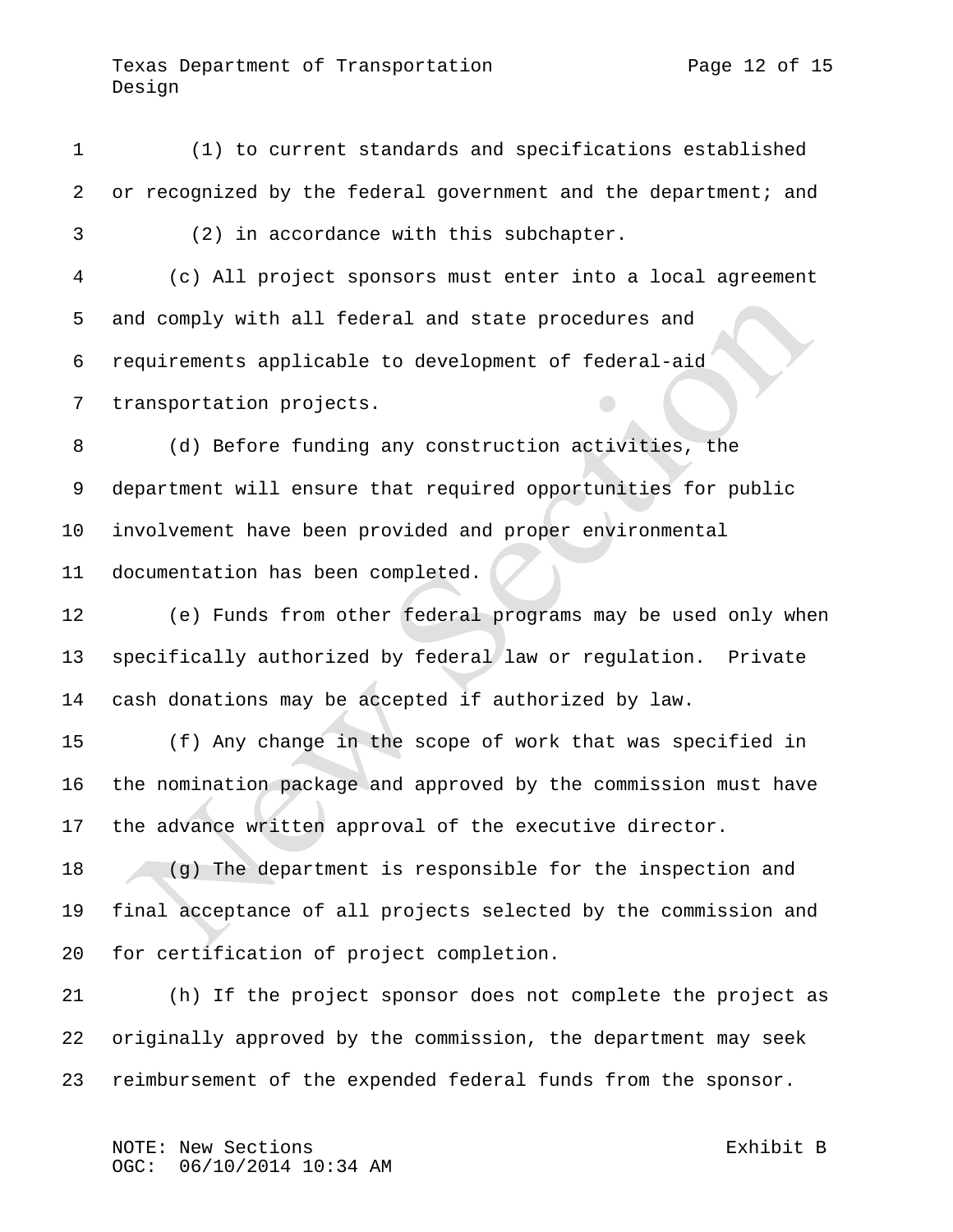§11.314. Payment of Costs. (a) The department will submit all requests for reimbursement of allowable costs to FHWA. (b) A project sponsor must use the forms and procedures specified by the department to request reimbursement of allowable costs incurred. (c) For locally administered projects, the entire project cost is borne by the project sponsor until reimbursement can be obtained from FHWA for eligible activities. (d) Costs incurred prior to the inclusion of the project in the STIP, execution of the local agreement, or prior to federal and state approval and authorization to proceed are not eligible for reimbursement. §11.315. Elimination of Project from the TAP. (a) A project will be eliminated from participation in the TAP if at any time prior to the execution of the local agreement, the governing body of a municipality or county in which project activities are proposed, by resolution, order, or other official action, notifies the department of its opposition to the project. (b) The executive director may eliminate a project or a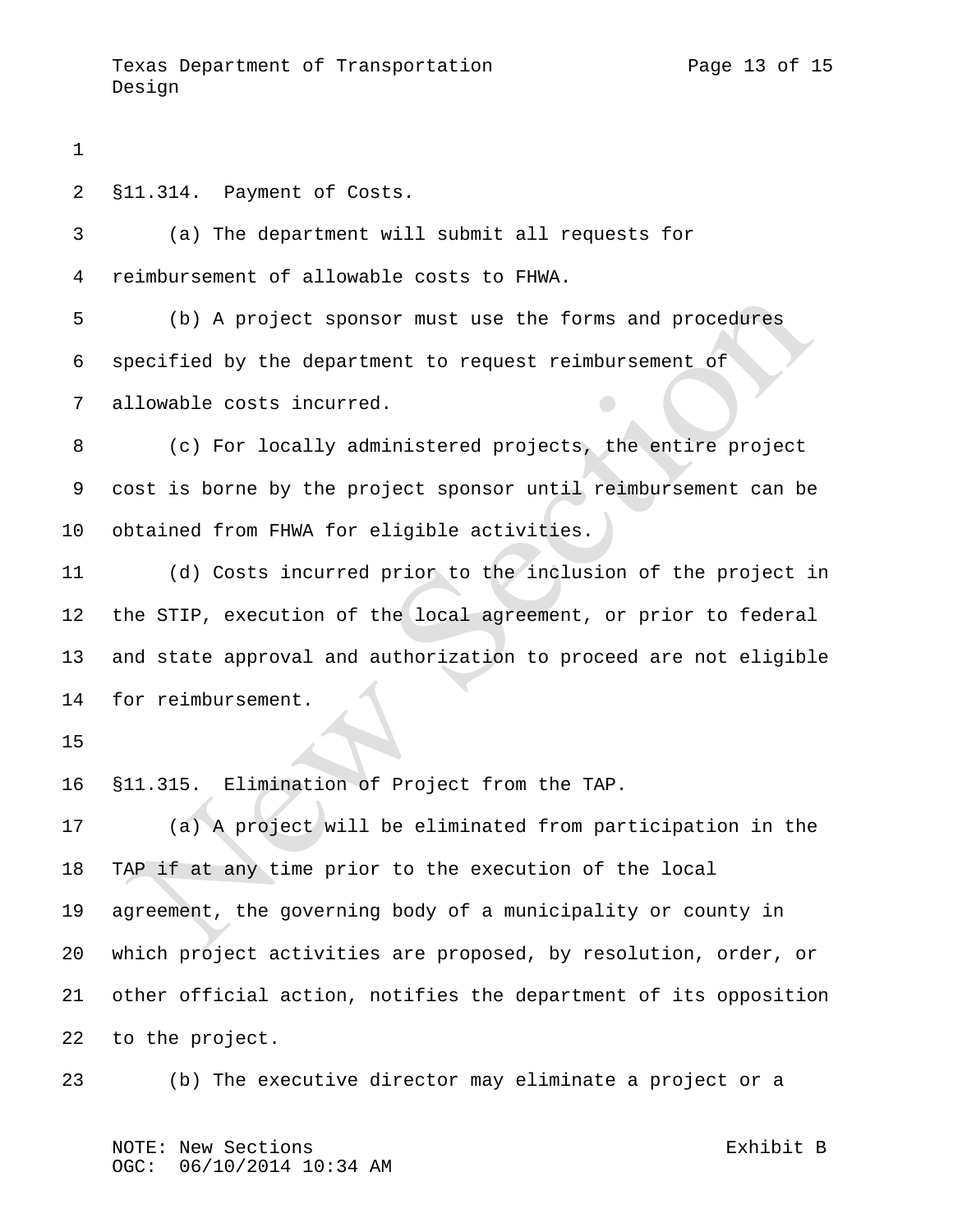portion of a project from participation in the TAP if at any time:

 (1) the project sponsor fails to satisfy any requirement of this subchapter;

 (2) implementation of the project would involve significant deviation from the activities as proposed in the nomination package and approved by the commission;

 (3) the project sponsor withdraws from participation in the project;

 (4) a construction contract has not been awarded or construction has not been initiated within three years after the 12 date that the commission selected the project;

 (5) a local agreement is not executed within one year after the date that the commission selected the project; or (6) the executive director determines that federal funding may be lost because the project has not been implemented or completed.

§11.316. Project Transfer; Approval of Change.

 (a) If at any time legislative action requires transfer of the project to another entity, the department may terminate the existing project agreement and execute an agreement with the responsible entity.